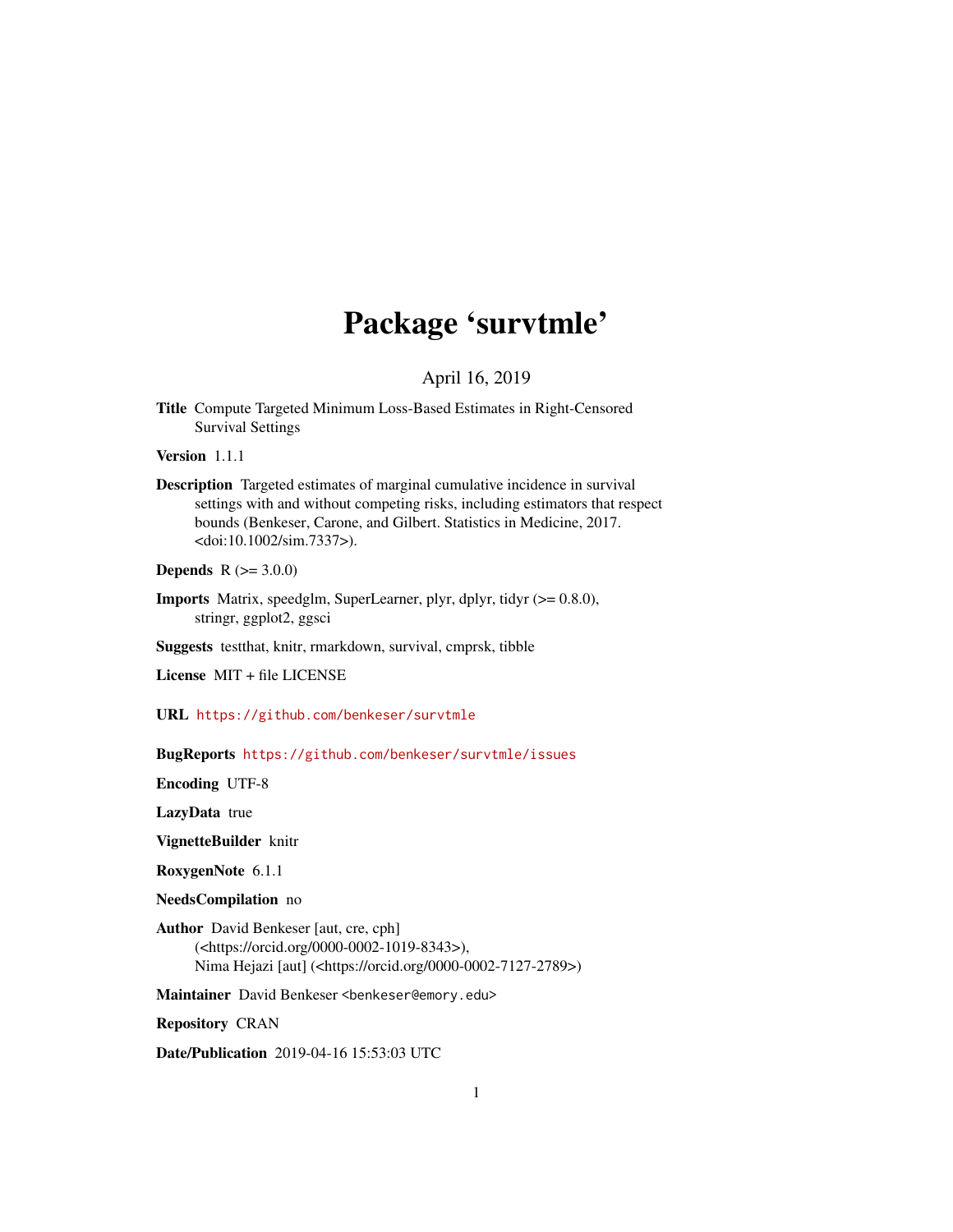## <span id="page-1-0"></span>R topics documented:

|       |                  | $\overline{2}$ |
|-------|------------------|----------------|
|       |                  | 5              |
|       |                  | 5              |
|       |                  | 6              |
|       |                  | 7              |
|       |                  | 8              |
|       |                  | 10             |
|       |                  | 11             |
|       |                  | 12             |
|       | fluctuateHazards | 13             |
|       |                  | 14             |
|       | format.perc      | 15             |
|       |                  | 15             |
|       |                  | 16             |
|       |                  | 17             |
|       |                  | 17             |
|       |                  | 21             |
|       |                  | 21             |
|       |                  | 22             |
|       |                  | 22             |
|       |                  | 23             |
|       |                  | 26             |
|       |                  | 28             |
|       |                  | 28             |
|       |                  | 29             |
|       | rv144            | 30             |
|       |                  | 30             |
|       |                  | 34             |
|       |                  | 35             |
|       |                  |                |
| Index |                  | 37             |

checkInputs *Check Function Inputs*

#### Description

Check the input values of function parameters for errors.

#### Usage

```
checkInputs(ftime, ftype, trt, adjustVars, t0 = max(ftime[ftype > 0]),
 SL.ftime = NULL, SL.ctime = NULL, SL.trt = NULL,
 glm.ftime = NULL, glm.ctime = NULL, glm.trt = "1",
  returnIC = TRUE, returnModels = TRUE,
  ftypeOfInterest = unique(ftype[ftype != 0]),
```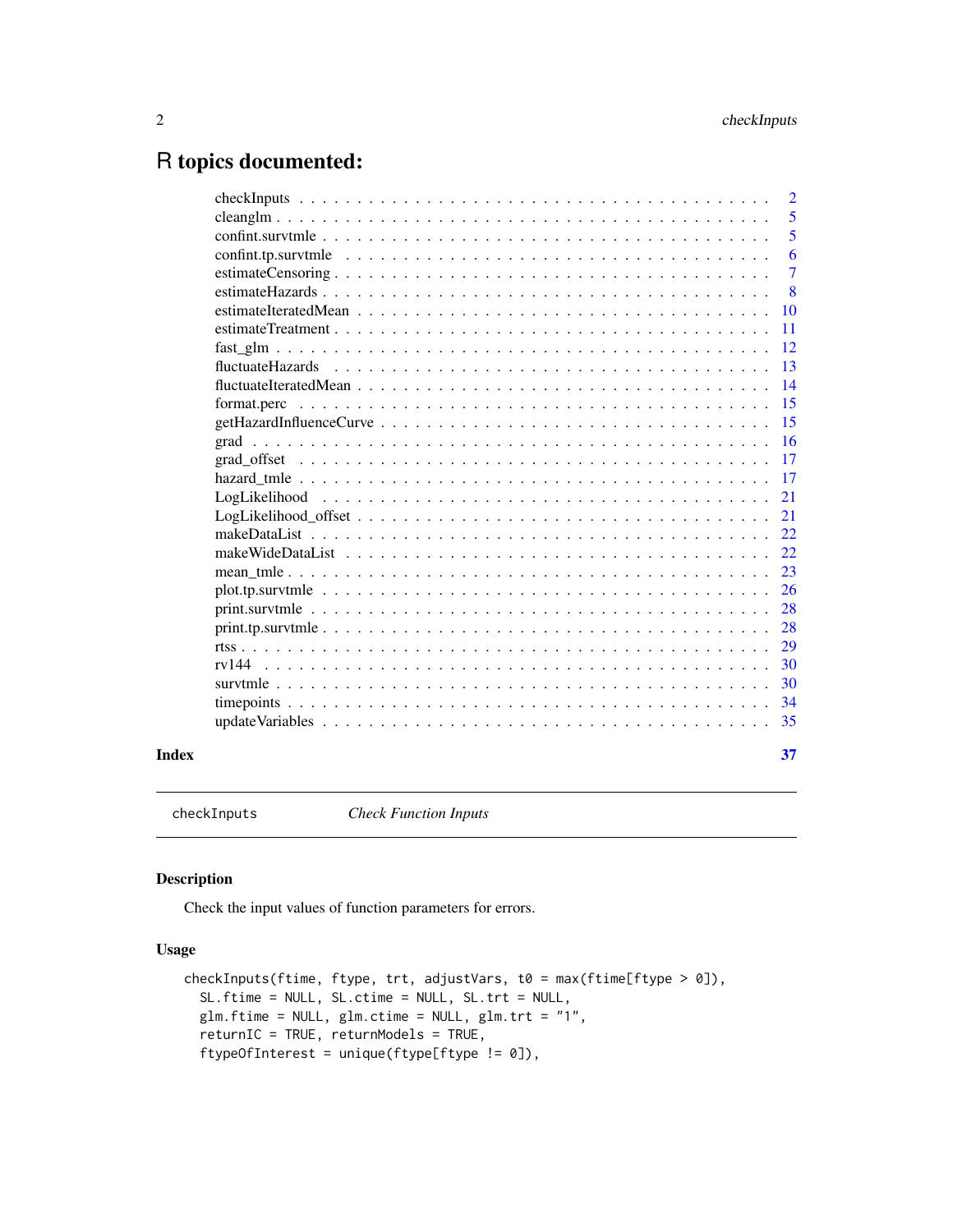#### checkInputs 3

```
trtOfInterest = unique(trt), method = "hazard", bounds = NULL,
verbose = FALSE, tol = 1/(length(ftime)), maxIter = 100,
Gcomp = FALSE)
```

| ftime      | A numeric vector of failure times. Right-censored observations should have<br>corresponding ftype set to 0.                                                                                                                                                                                                                                                                                                                                           |
|------------|-------------------------------------------------------------------------------------------------------------------------------------------------------------------------------------------------------------------------------------------------------------------------------------------------------------------------------------------------------------------------------------------------------------------------------------------------------|
| ftype      | A numeric vector indicating the type of failure. Observations with $ftype = 0$<br>are treated as right-censored. Each unique value besides zero is treated as a<br>separate type of failure.                                                                                                                                                                                                                                                          |
| trt        | A numeric vector indicating observed treatment assignment. Each unique value<br>will be treated as an (unordered) separate type of treatment. Currently, only two<br>unique values of trt are supported.                                                                                                                                                                                                                                              |
| adjustVars | A data. frame of adjustment variables that will be used in estimating the condi-<br>tional treatment, censoring, and failure (hazard or conditional mean) probabili-<br>ties.                                                                                                                                                                                                                                                                         |
| t0         | The time at which to return cumulative incidence estimates. By default this is<br>set to max (ftime).                                                                                                                                                                                                                                                                                                                                                 |
| SL.ftime   | A character vector or list specification to be passed to the SL. library argument<br>in the call to SuperLearner for the outcome regression (either cause-specific<br>hazards or conditional mean). See ?SuperLearner for more information on<br>how to specify valid SuperLearner libraries. It is expected that the wrappers<br>used in the library will play nicely with the input variables, which will be called<br>"trt" and names(adjustVars). |
| SL.ctime   | A character vector or list specification to be passed to the SL. library argument<br>in the call to SuperLearner for the estimate of the conditional hazard for cen-<br>soring. It is expected that the wrappers used in the library will play nicely with<br>the input variables, which will be called "trt" and names (adjustVars).                                                                                                                 |
| SL.trt     | A character vector or list specification to be passed to the SL. library argument<br>in the call to SuperLearner for the estimate of the conditional probability of<br>treatment. It is expected that the wrappers used in the library will play nicely<br>with the input variables, which will be names (adjustVars).                                                                                                                                |
| glm.ftime  | A character specification of the right-hand side of the equation passed to the<br>formula option of a call to glm for the outcome regression (either cause-specific<br>hazards or conditional mean). Ignored if SL. ftime != NULL. Use "trt" to<br>specify the treatment in this formula (see examples). The formula can addition-<br>ally include any variables found in names (adjustVars).                                                         |
| glm.ctime  | A character specification of the right-hand side of the equation passed to the<br>formula option of a call to glm for the estimate of the conditional hazard for<br>censoring. Ignored if SL. ctime != NULL. Use "trt" to specify the treatment in<br>this formula (see examples). The formula can additionally include any variables<br>found in names(adjustVars).                                                                                  |
| glm.trt    | A character specification of the right-hand side of the equation passed to the<br>formula option of a call to glm for the estimate of the conditional probability<br>of treatment. Ignored if SL.trt != NULL. By default set to "1", corresponding                                                                                                                                                                                                    |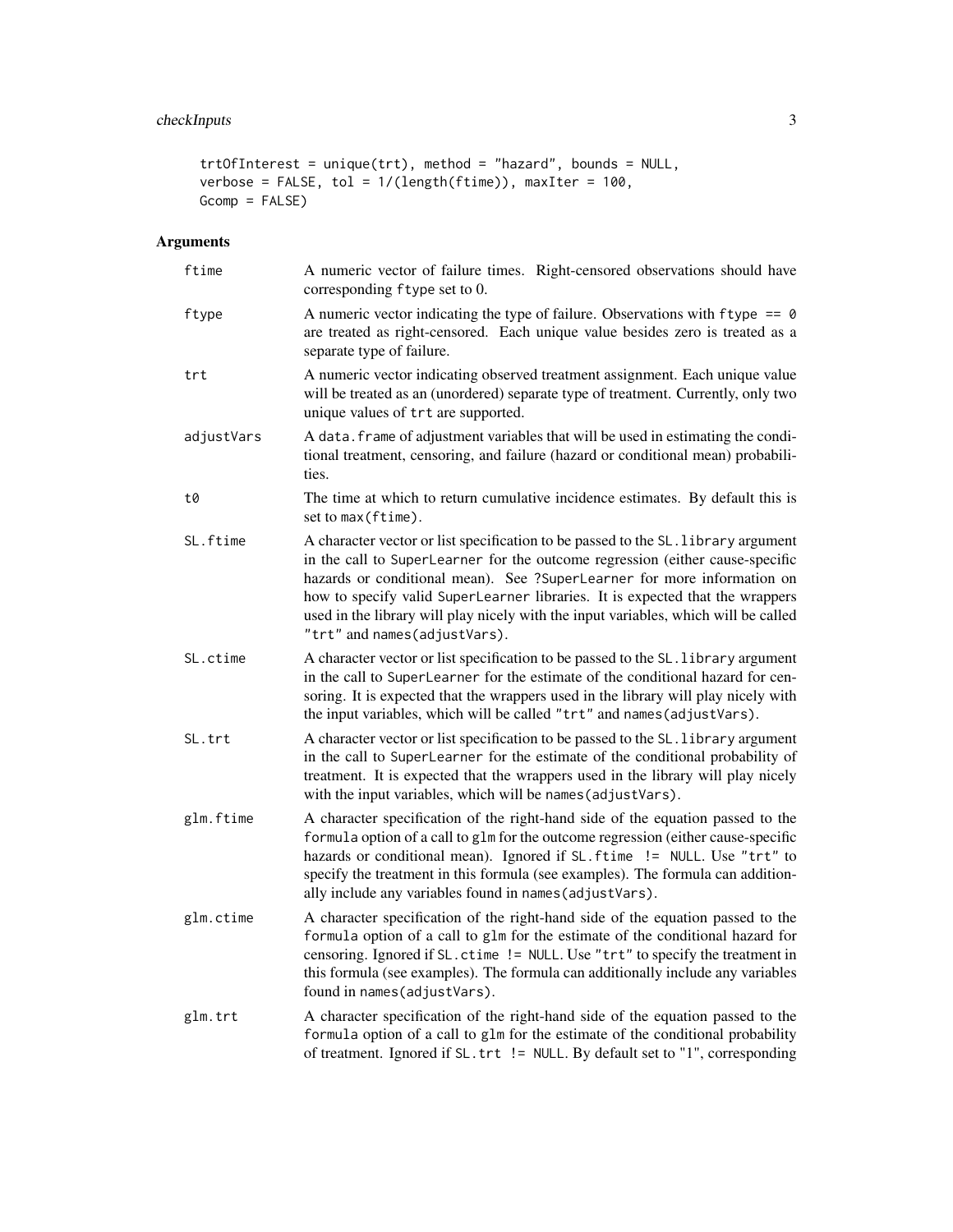|                 | to using empirical estimates of each value of trt. The formula can include any<br>variables found in names (adjustVars).                                                                                                                                                                                                                                                                                                                                                                                                                                                                                                                                  |
|-----------------|-----------------------------------------------------------------------------------------------------------------------------------------------------------------------------------------------------------------------------------------------------------------------------------------------------------------------------------------------------------------------------------------------------------------------------------------------------------------------------------------------------------------------------------------------------------------------------------------------------------------------------------------------------------|
| returnIC        | A boolean indicating whether to return vectors of influence curve estimates.<br>These are needed for some post-hoc comparisons, so it is recommended to leave<br>as TRUE (the default) unless the user is sure these estimates will not be needed<br>later.                                                                                                                                                                                                                                                                                                                                                                                               |
| returnModels    | A boolean indicating whether to return the SuperLearner or glm objects used<br>to estimate the nuisance parameters. Must be set to TRUE if the user plans<br>to use calls to timepoints to obtain estimates at times other than t0. See<br>?timepoints for more information.                                                                                                                                                                                                                                                                                                                                                                              |
| ftype0fInterest |                                                                                                                                                                                                                                                                                                                                                                                                                                                                                                                                                                                                                                                           |
|                 | An input specifying what failure types to compute estimates of incidence for.<br>The default value computes estimates for values unique (ftype). Can alterna-<br>tively be set to a vector of values found in ftype.                                                                                                                                                                                                                                                                                                                                                                                                                                      |
| trt0fInterest   | An input specifying which levels of trt are of interest. The default value com-<br>putes estimates for values unique (trt). Can alternatively be set to a vector of<br>values found in trt.                                                                                                                                                                                                                                                                                                                                                                                                                                                               |
| method          | A character specification of how the targeted minimum loss-based estimators<br>should be computer, either "mean" or "hazard". The "mean" specification<br>uses a closed-form targeted minimum loss-based estimation based on the G-<br>computation formula of Bang and Robins (2005). The "hazard" specification<br>uses an iteratively algorithm based on cause-specific hazard functions. The lat-<br>ter specification has no guarantee of convergence in finite samples. The con-<br>vergence can be influenced by the stopping criteria specified in the tol. Future<br>versions may implement a closed form version of this hazard-based estimator. |
| bounds          | A list of bounds.                                                                                                                                                                                                                                                                                                                                                                                                                                                                                                                                                                                                                                         |
| verbose         | A boolean indicating whether the function should print messages to indicate<br>progress.                                                                                                                                                                                                                                                                                                                                                                                                                                                                                                                                                                  |
| tol             | The stopping criteria when method $=$ "hazard". The algorithm will con-<br>tinue performing targeting updates to the initial estimators until the empiri-<br>cal mean of the efficient influence function is smaller than tol. The default<br>(1/length(ftime)) is a sensible value. Larger values can be used in situations<br>where convergence of the algorithm is an issue; however, this may result in large<br>finite-sample bias.                                                                                                                                                                                                                  |
| maxIter         | A maximum number of iterations for the algorithm when method $=$ "hazard".<br>The algorithm will iterate until either the empirical mean of the efficient influ-<br>ence function is smaller than tol or until maxIter iterations have been com-<br>pleted.                                                                                                                                                                                                                                                                                                                                                                                               |
| Gcomp           | A boolean indicating whether to compute the G-computation estimator (i.e., a<br>substitution estimator with no targeting step). Note, theory does not support<br>inference for the G-computation estimator if Super Learner is used to estimate<br>failure and censoring mechanisms. Only implemented for method = "mean".                                                                                                                                                                                                                                                                                                                                |

Options to be passed to mean\_tmle or hazard\_tmle.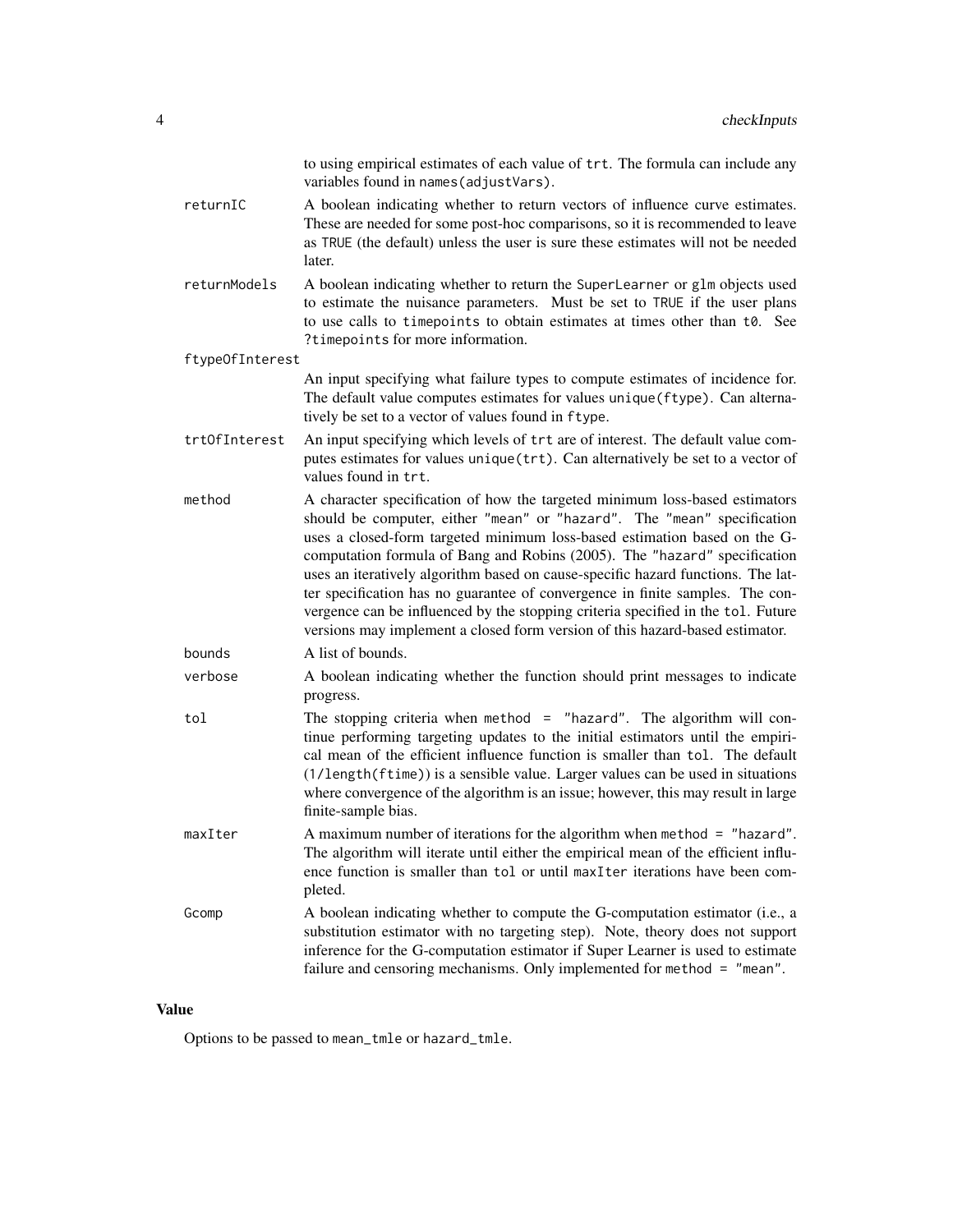<span id="page-4-0"></span>

#### Description

Removes superfluous output from the call to glm that is not needed to perform later predictions. It is applied as a space saving technique.

#### Usage

cleanglm(cm)

#### **Arguments**

cm An object of class glm or class speedglm.

#### Value

An object of class glm or speedglm, but with unnecessary output removed.

confint.survtmle *confint.survtmle*

#### Description

Computes confidence intervals for a fitted survtmle object.

#### Usage

```
## S3 method for class 'survtmle'
confint(object, parm = seq_along(object$est),
  level = 0.95, ...
```
#### Arguments

| object    | An object of class survtmle.                                                                                                |
|-----------|-----------------------------------------------------------------------------------------------------------------------------|
| parm      | A numeric vector indicating which indexes of object \$est to return confidence<br>intervals for (default is to return all). |
| level     | The confidence level requested.                                                                                             |
| $\ddotsc$ | Other arguments. Not currently used.                                                                                        |

#### Value

A matrix with columns giving the lower and upper confidence limits for each parameter. These will be labeled as (1-level)/2 and 1 - (1-level)/2 in percent. The default is 2.5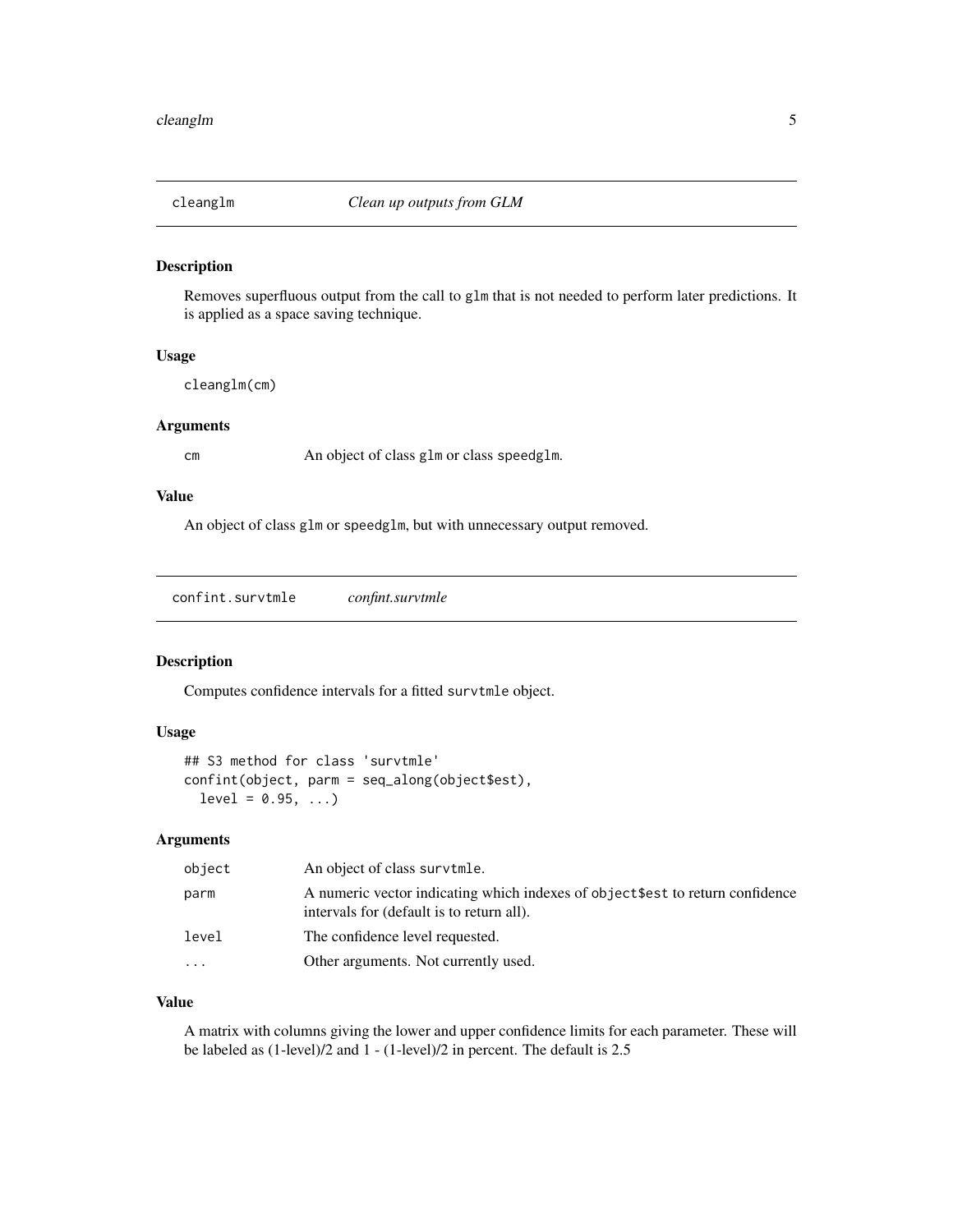#### Examples

```
# simulate data
set.seed(1234)
n < - 100ftime <- round(runif(n, 1, 4))
ftype <- round(runif(n, 0, 2))
trt <- rbinom(n, 1, 0.5)
adjustVars < - data frame(W1 = rnorm(n), W2 = rnorm(n))# fit a survtmle object
fit <- survtmle(ftime = ftime, ftype = ftype, trt = trt,
                adjustVars = adjustVars, glm.trt = "W1 + W2",
                glm.ftime = "trt + W1 + W2", glm.ctime = "trt + W1 + W2",
                method = "mean", t0 = 4)
# get confidence intervals
ci <- confint(fit)
ci
```
confint.tp.survtmle *confint.tp.survtmle*

#### Description

Computes confidence intervals for a fitted tp. survtmle object.

#### Usage

## S3 method for class 'tp.survtmle'  $confint(object, parm, level = 0.95, ...)$ 

#### Arguments

| object   | An object of class tp. survtmle, as produced by invoking the function timepoints<br>on an object produced by survtmle, for which a confidence interval is to be<br>computed. |
|----------|------------------------------------------------------------------------------------------------------------------------------------------------------------------------------|
| parm     | A numeric vector indicating which indexes of object \$est to return confidence<br>intervals for (default is to return all). NOT USED NOW.                                    |
| level    | A numeric indicating the level of the confidence interval to be computed.                                                                                                    |
| $\cdots$ | Other arguments. Not currently used.                                                                                                                                         |

#### Value

A list of matrices, each with columns giving the lower and upper confidence limits for each parameter. These will be labeled as (1-level)/2 and 1 - (1-level)/2 in percent. The default is 2.5 contains as many matrices as their are comparison groups in the input data.

<span id="page-5-0"></span>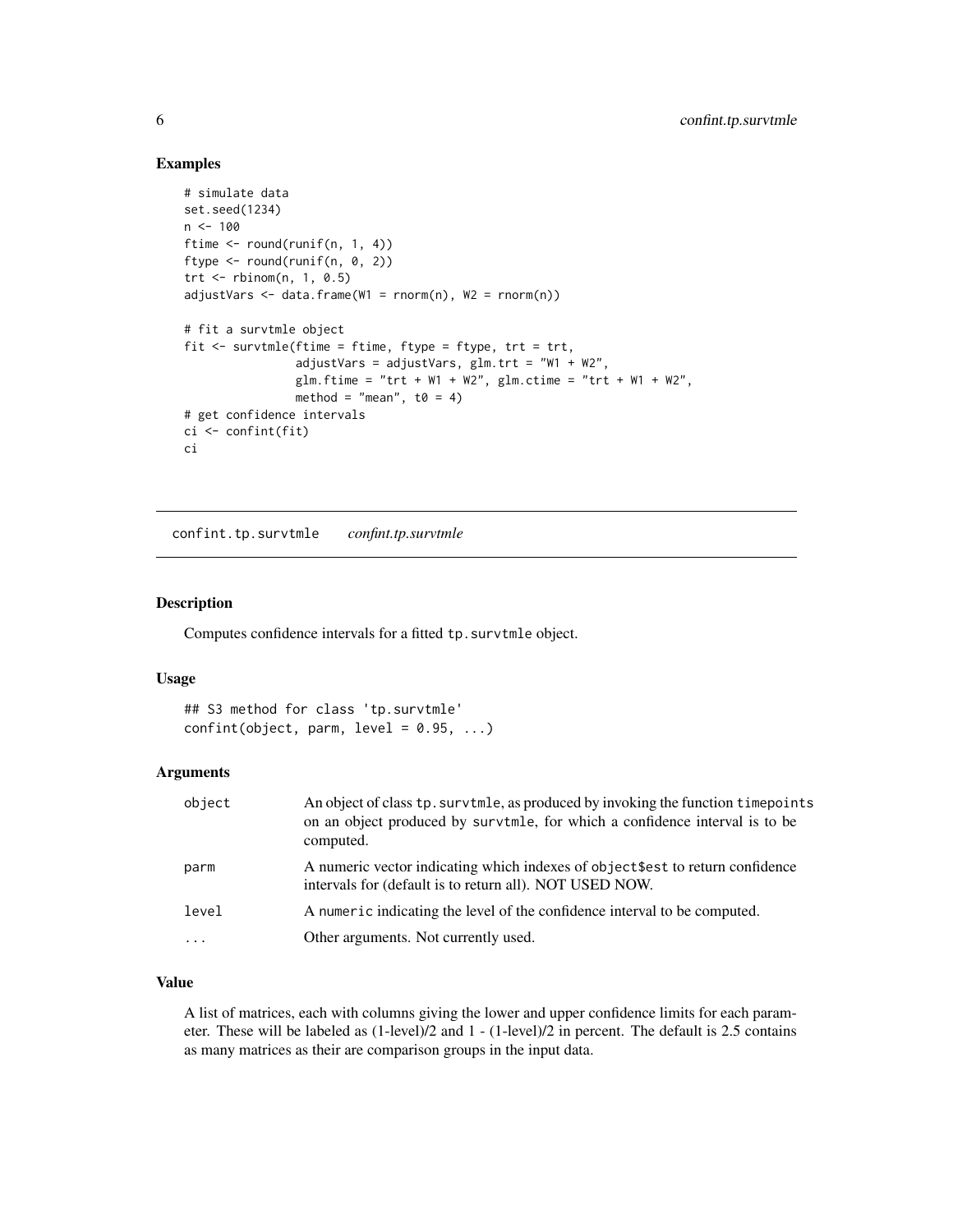#### <span id="page-6-0"></span>estimateCensoring 7

#### Examples

```
# simulate data
set.seed(1234)
n < -100ftime <- round(runif(n, 1, 4))
ftype <- round(runif(n, 0, 2))
trt <- rbinom(n, 1, 0.5)
adjustVars < - data frame(W1 = rnorm(n), W2 = rnorm(n))# fit a survtmle object
fit \le survtmle(ftime = ftime, ftype = ftype, trt = trt,
                adjustVars = adjustVars, glm.trt = "W1 + W2",
                glm.ftime = "trt + W1 + W2", glm.ctime = "trt + W1 + W2",
                method = "mean", t0 = 4)
# extract cumulative incidence at each timepoint
tfit \leftarrow timepoints(fit, times = seq_length(4))# get confidence intervals
ci <- confint(tpfit)
ci
```
estimateCensoring *Estimate Censoring Mechanisms*

#### Description

Computes an estimate of the hazard for censoring using either glm or SuperLearner based on log-likelihood loss. The function then computes the censoring survival distribution based on these estimates. The structure of the function is specific to how it is called within survtmle. In particular, dataList must have a very specific structure for this function to run properly. The list should consist of data.frame objects. The first will have the number of rows for each observation equal to the ftime corresponding to that observation. The subsequent entries will have t0 rows for each observation and will set trt column equal to each value of trtOfInterest in turn. One of these columns must be named C that is a counting process for the right-censoring variable. The function will fit a regression with C as the outcome and functions of trt and names(adjustVars) as specified by glm.ctime or SL.ctime as predictors.

#### Usage

```
estimateCensoring(dataList, adjustVars, t0, SL.ctime = NULL,
  glm.ctime = NULL, glm.family, returnModels = FALSE, verbose = TRUE,
  gtol = 0.001, ...
```

| dataList   | A list of data. frame objects as described in ?makeDataList.                     |
|------------|----------------------------------------------------------------------------------|
| adjustVars | Object of class data, frame that contains the variables to adjust for in the re- |
|            | gression.                                                                        |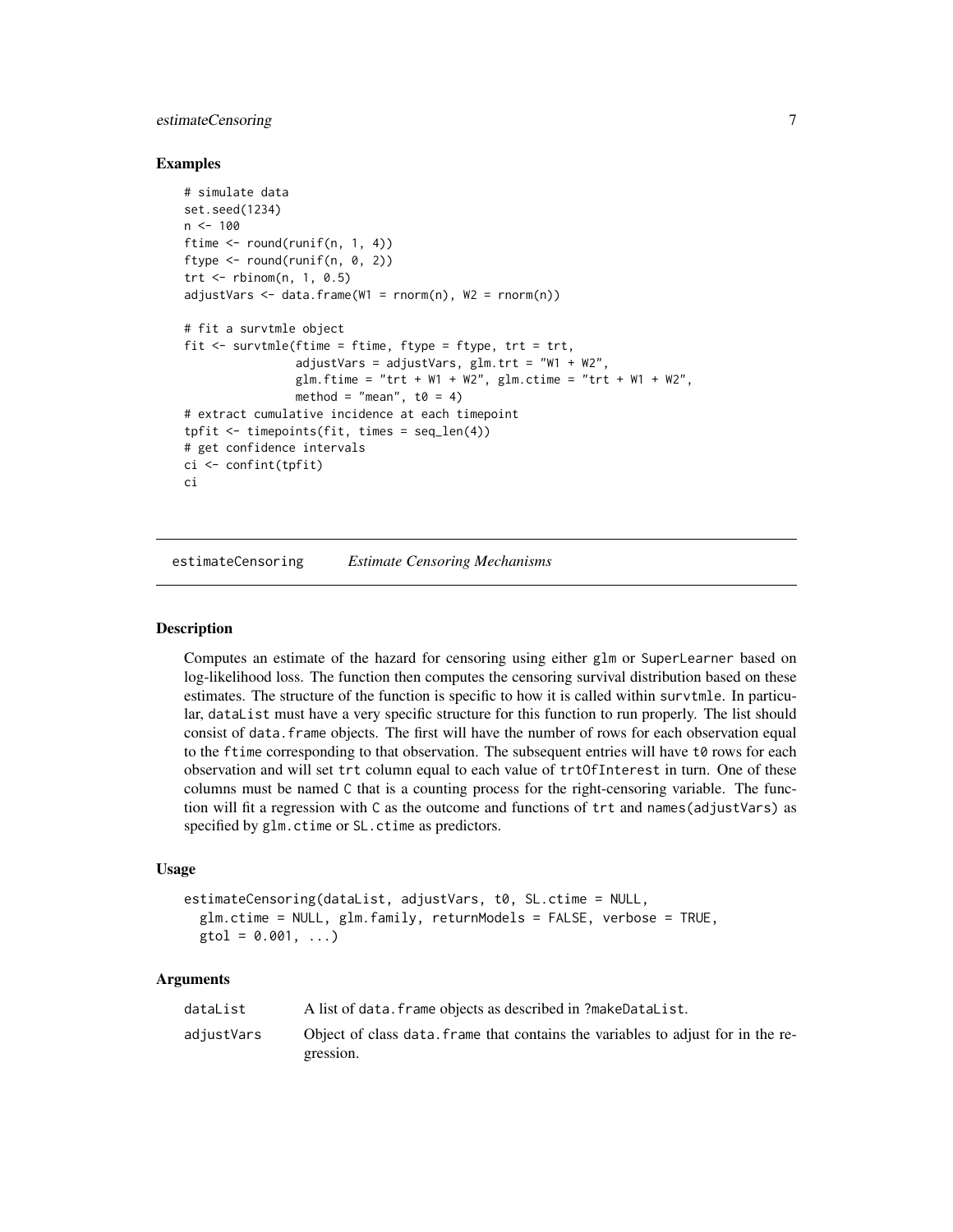<span id="page-7-0"></span>

| t0           | The timepoint at which survtmle was called to evaluate. Needed only because<br>the naming convention for the regression if $t = t0$ is different than if $t = t0$ .                                                                                                                                                                                                                                                                                   |
|--------------|-------------------------------------------------------------------------------------------------------------------------------------------------------------------------------------------------------------------------------------------------------------------------------------------------------------------------------------------------------------------------------------------------------------------------------------------------------|
| SL.ctime     | A character vector or list specification to be passed to the SL. library argument<br>in the call to SuperLearner for the outcome regression (either cause-specific<br>hazards or conditional mean). See ?SuperLearner for more information on<br>how to specify valid SuperLearner libraries. It is expected that the wrappers<br>used in the library will play nicely with the input variables, which will be called<br>"trt" and names(adjustVars). |
| glm.ctime    | A character specification of the right-hand side of the equation passed to the<br>formula option of a call to glm for the outcome regression (either cause-specific<br>hazards or conditional mean). Ignored if SL.ctime != NULL. Use "trt" to<br>specify the treatment in this formula (see examples). The formula can addition-<br>ally include any variables found in names (adjustVars).                                                          |
| glm.family   | The type of regression to be performed if fitting GLMs in the estimation and<br>fluctuation procedures. The default is "binomial" for logistic regression. Only<br>change this from the default if there are justifications that are well understood.<br>This is inherited from the calling function (either mean_tmle or hazard_tmle).                                                                                                               |
| returnModels | A boolean indicating whether to return the SuperLearner or glm objects used<br>to estimate the nuisance parameters. Must be set to TRUE if the user plans<br>to use calls to timepoints to obtain estimates at times other than t0. See<br>?timepoints for more information.                                                                                                                                                                          |
| verbose      | A boolean indicating whether the function should print messages to indicate<br>progress.                                                                                                                                                                                                                                                                                                                                                              |
| gtol         | The truncation level of predicted censoring survival to handle positivity viola-<br>tions.                                                                                                                                                                                                                                                                                                                                                            |
| .            | Other arguments. Not currently used.                                                                                                                                                                                                                                                                                                                                                                                                                  |

The function returns a list that is exactly the same as the input dataList, but with a column named G\_dC added to it, which is the estimated conditional survival distribution for the censoring variable evaluated at the each of the rows of each data.frame in dataList.

estimateHazards *Estimation for the Method of Cause-Specific Hazards*

#### Description

This function computes an estimate of the cause-specific hazard functions over all times using either glm or SuperLearner. The structure of the function is specific to how it is called within hazard\_tmle. In particular, dataList must have a very specific structure for this function to run properly. The list should consist of data. frame objects. The first will have the number of rows for each observation equal to the ftime corresponding to that observation. The subsequent entries will have t0 rows for each observation and will set trt column equal to each value of trt0fInterest in turn. The function uses the first entry in dataList to iteratively fit hazard regression models for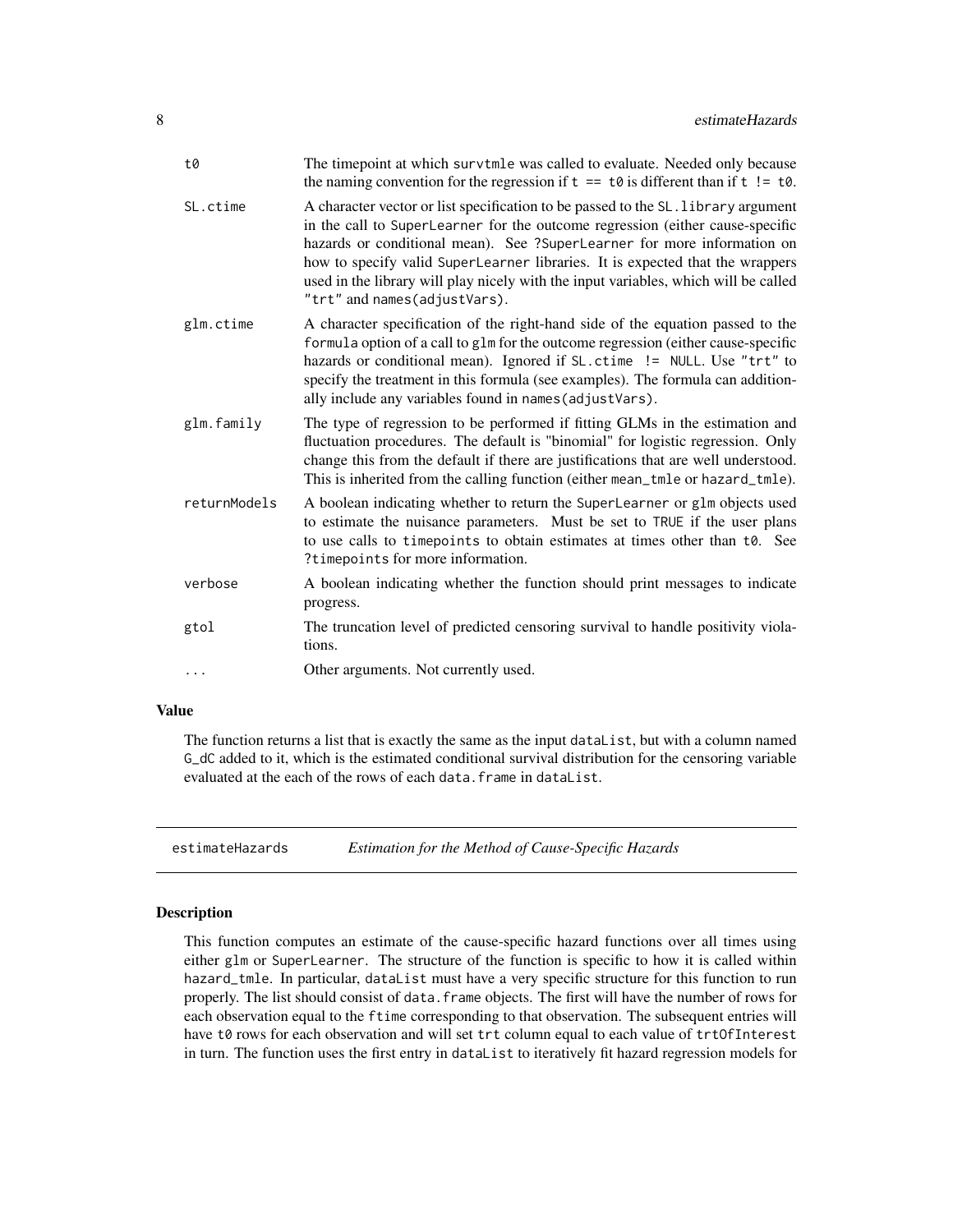#### estimateHazards 9

each cause of failure. Thus, this data. frame needs to have a column called Nj for each value of j in J. The first fit estimates the hazard of  $min(J)$ , while subsequent fits estimate the pseudo-hazard of all other values of j, where pseudo-hazard is used to mean the probability of a failure due to type j at a particular timepoint given no failure of any type at any previous timepoint AND no failure due to type  $k \leq j$  at a particular timepoint. The hazard estimates of causes j' can then be used to map this pseudo-hazard back into the hazard at a particular time. This is nothing more than the re-framing of a conditional multinomial probability into a series of conditional binomial probabilities. This structure ensures that no strata have estimated hazards that sum to more than one over all possible causes of failure at a particular timepoint.

#### Usage

```
estimateHazards(dataList, J, adjustVars, SL.ftime = NULL,
  glm.ftime = NULL, glm.family, returnModels, bounds, verbose, ...)
```

| dataList     | A list of data. frame objects.                                                                                                                                                                                                                                                                                                                                                                                                                        |
|--------------|-------------------------------------------------------------------------------------------------------------------------------------------------------------------------------------------------------------------------------------------------------------------------------------------------------------------------------------------------------------------------------------------------------------------------------------------------------|
| J            | Numeric vector indicating the labels of all causes of failure.                                                                                                                                                                                                                                                                                                                                                                                        |
| adjustVars   | Object of class data. frame that contains the variables to adjust for in the re-<br>gression.                                                                                                                                                                                                                                                                                                                                                         |
| SL.ftime     | A character vector or list specification to be passed to the SL. library argument<br>in the call to SuperLearner for the outcome regression (either cause-specific<br>hazards or conditional mean). See ?SuperLearner for more information on<br>how to specify valid SuperLearner libraries. It is expected that the wrappers<br>used in the library will play nicely with the input variables, which will be called<br>"trt" and names(adjustVars). |
| glm.ftime    | A character specification of the right-hand side of the equation passed to the<br>formula option of a call to glm for the outcome regression (either using cause-<br>specific hazards or conditional mean). Ignored if SL. ftime != NULL. Use<br>"trt" to specify the treatment in this formula (see examples). The formula can<br>additionally include any variables found in names (adjustVars).                                                    |
| glm.family   | The type of regression to be performed if fitting GLMs in the estimation and<br>fluctuation procedures. The default is "binomial" for logistic regression. Only<br>change this from the default if there are justifications that are well understood.<br>This is inherited from the calling function (either mean_tmle or hazard_tmle).                                                                                                               |
| returnModels | A boolean indicating whether to return the SuperLearner or glm objects used<br>to estimate the nuisance parameters. Must be set to TRUE if the user plans<br>to use calls to timepoints to obtain estimates at times other than t0. See<br>? time points for more information.                                                                                                                                                                        |
| bounds       | A list of bounds TODO: Add more description here.                                                                                                                                                                                                                                                                                                                                                                                                     |
| verbose      | A boolean indicating whether the function should print messages to indicate<br>progress.                                                                                                                                                                                                                                                                                                                                                              |
| .            | Other arguments. Not currently used.                                                                                                                                                                                                                                                                                                                                                                                                                  |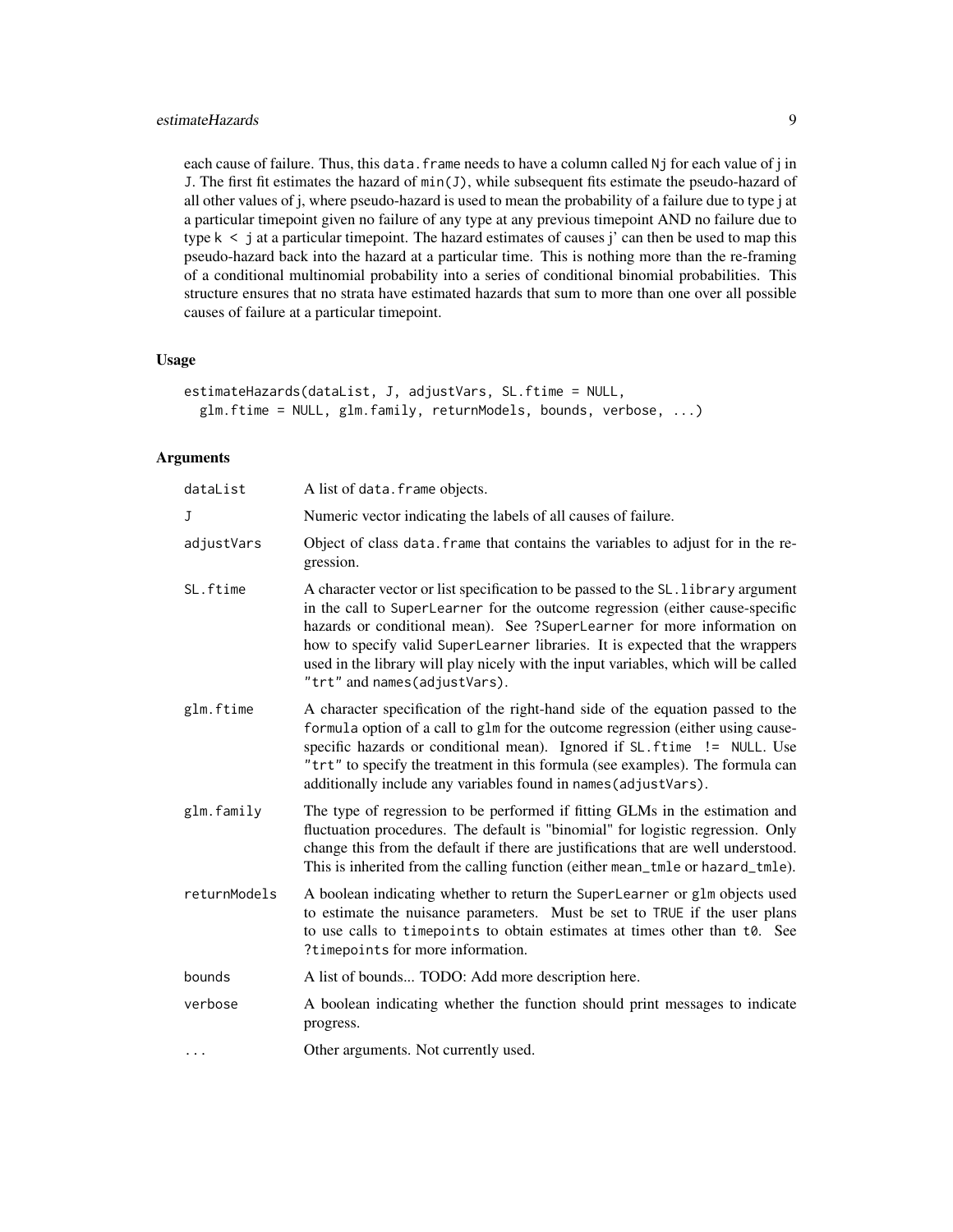<span id="page-9-0"></span>The function returns a list that is exactly the same as the input dataList, but with additional columns corresponding to the hazard, pseudo-hazard, and the total hazard for summed over all causes  $k < j$ .

estimateIteratedMean *Estimation for the Method of Iterated Means*

#### Description

This function computes an estimate of the G-computation regression at a specified time t using either glm or SuperLearner. The structure of the function is specific to how it is called within mean\_tmle. In particular, wideDataList must have a very specific structure for this function to run properly. The list should consist of data.frame objects. The first should have all rows set to their observed value of trt. The remaining should in turn have all rows set to each value of trtOfInterest in the survtmle call. Currently the code requires each data.frame to have named columns for each name in names(adjustVars), as well as a column named trt. It must also have a columns named Nj.Y where j corresponds with the numeric values input in allJ. These are the indicators of failure due to the various causes before time t and are necessary for determining who to include in the regression. Similarly, each data.frame should have a column call C.Y where Y is again t - 1, so that right censored observations are not included in the regressions. The function will fit a regression with  $Qj$ . star.t+1 (also needed as a column in wideDataList) on functions of trt and names(adjustVars) as specified by glm.ftime or SL.ftime.

#### Usage

estimateIteratedMean(wideDataList, t, whichJ, allJ, t0, adjustVars, SL.ftime = NULL, glm.ftime = NULL, verbose, returnModels = FALSE, bounds =  $NULL, ...)$ 

| wideDataList | A list of data. frame objects.                                                                                                                                                                                                                                                                                                 |
|--------------|--------------------------------------------------------------------------------------------------------------------------------------------------------------------------------------------------------------------------------------------------------------------------------------------------------------------------------|
| t            | The timepoint at which to compute the iterated mean.                                                                                                                                                                                                                                                                           |
| whichJ       | Numeric value indicating the cause of failure for which regression should be<br>computed.                                                                                                                                                                                                                                      |
| allJ         | Numeric vector indicating the labels of all causes of failure.                                                                                                                                                                                                                                                                 |
| t0           | The time point at which survtmle was called to evaluate. Needed only because<br>the naming convention for the regression if $t = t0$ is different than if $t = t0$ .                                                                                                                                                           |
| adjustVars   | Object of class data. frame that contains the variables to adjust for in the re-<br>gression.                                                                                                                                                                                                                                  |
| SL.ftime     | A character vector or list specification to be passed to the SL. library argument<br>in the call to SuperLearner for the outcome regression (either cause-specific<br>hazards or conditional mean). See ?SuperLearner for more information on<br>how to specify valid SuperLearner libraries. It is expected that the wrappers |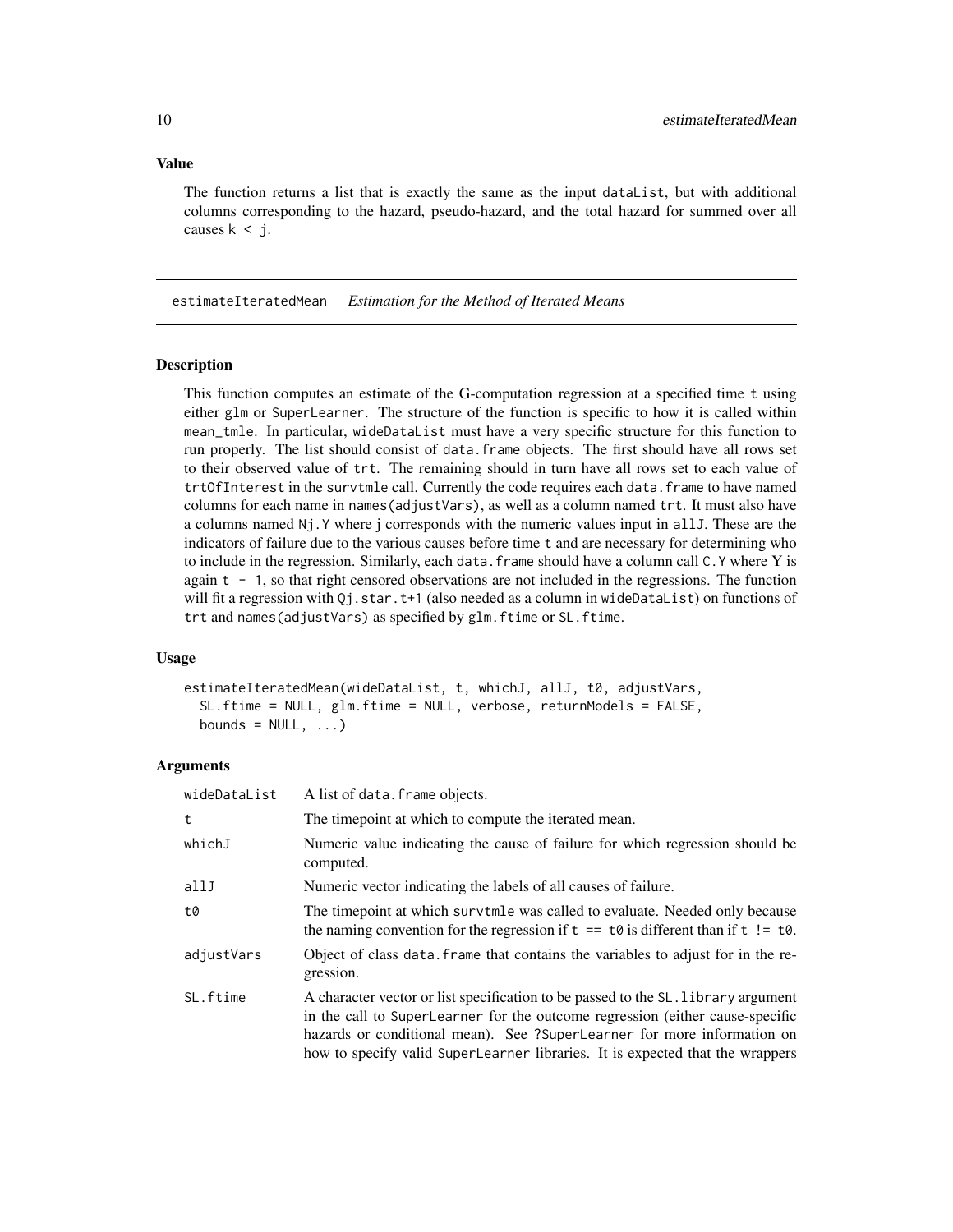<span id="page-10-0"></span>

|              | used in the library will play nicely with the input variables, which will be called<br>"trt" and names(adjustVars).                                                                                                                                                                                                                                                                           |
|--------------|-----------------------------------------------------------------------------------------------------------------------------------------------------------------------------------------------------------------------------------------------------------------------------------------------------------------------------------------------------------------------------------------------|
| glm.ftime    | A character specification of the right-hand side of the equation passed to the<br>formula option of a call to glm for the outcome regression (either cause-specific<br>hazards or conditional mean). Ignored if SL. ftime != NULL. Use "trt" to<br>specify the treatment in this formula (see examples). The formula can addition-<br>ally include any variables found in names (adjustVars). |
| verbose      | A boolean indicating whether the function should print messages to indicate<br>progress.                                                                                                                                                                                                                                                                                                      |
| returnModels | A boolean indicating whether to return the SuperLearner or glm objects used<br>to estimate the nuisance parameters. Must be set to TRUE if the user plans<br>to use calls to time points to obtain estimates at times other than to. See<br>?timepoints for more information.                                                                                                                 |
| bounds       | A list of bounds to be used when performing the outcome regression (Q) with<br>the Super Learner algorithm. NOT YET IMPLEMENTED.                                                                                                                                                                                                                                                              |
| $\cdots$     | Other arguments. Not currently used.                                                                                                                                                                                                                                                                                                                                                          |

The function then returns a list that is exactly the same as the input wideDataList, but with a column named Qj.t added to it, which is the estimated conditional mean of Qj.star.t+1 evaluated at the each of the rows of each data.frame in wideDataList.

estimateTreatment *Estimate Treatment Mechanisms*

#### Description

This function computes the conditional probability of having trt for each specified level either using glm or SuperLearner. Currently only two unique values of treatment are acceptable. By default the function will compute estimates of the conditional probability of trt == max(trt) and compute the probability of  $trt == min(trt)$  as one minus this probability.

#### Usage

```
estimateTreatment(dat, adjustVars, glm.trt = NULL, SL.trt = NULL,
  return Models = FALSE, verbose = FALSE, gtol = 0.001, ...)
```

| dat        | An object of class data. frame. Must have named column trt.                     |
|------------|---------------------------------------------------------------------------------|
| adjustVars | An object of class data, frame that will be used either as the data argument in |
|            | a call to glm or as the X object in a call to SuperLearner.                     |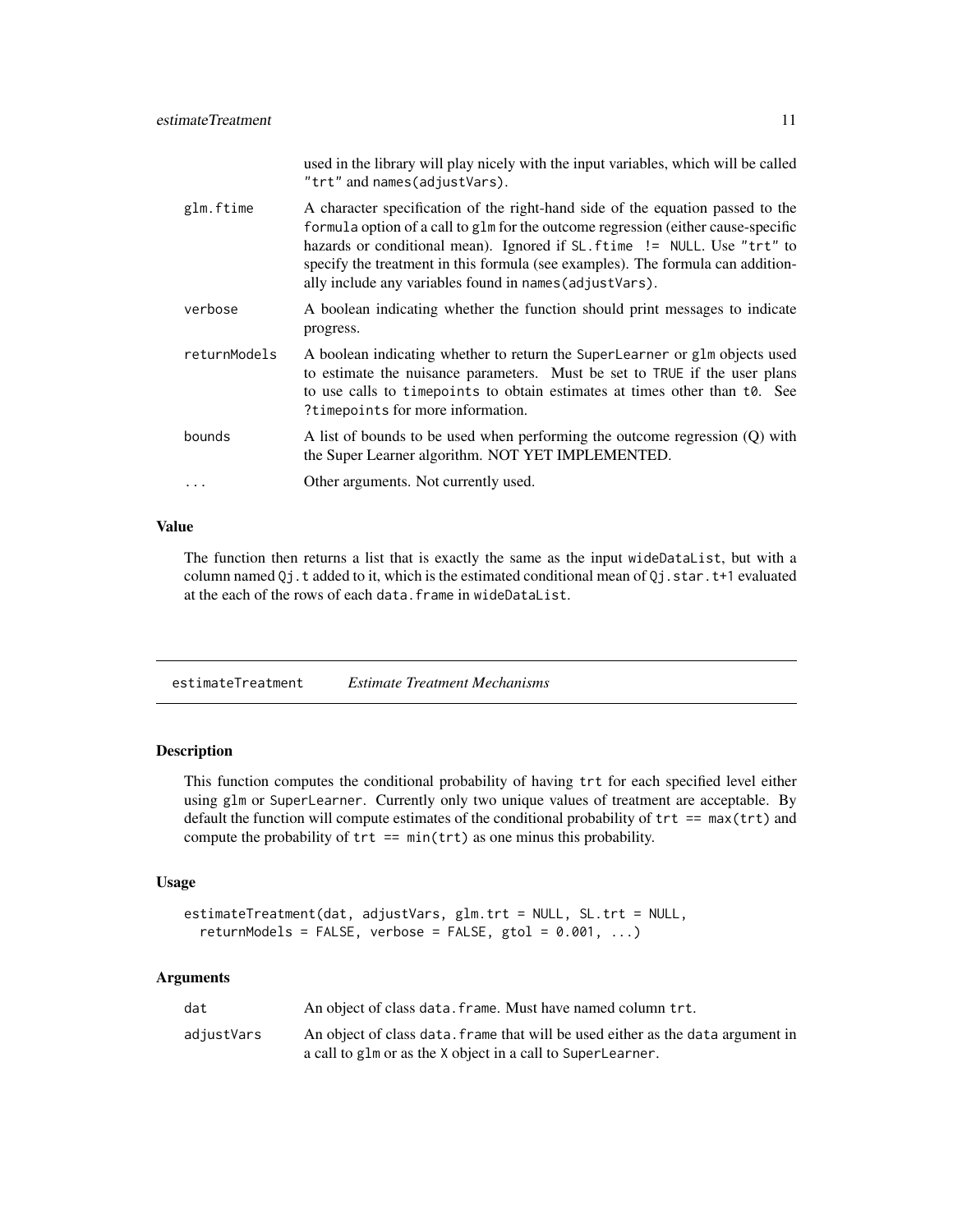<span id="page-11-0"></span>

| glm.trt      | A character formula for the right-hand side of formula in a call to glm. See<br>?survtmle for more documentation. Alternatively, this could be an object of<br>class glm (as in calls to this function via timepoints), in which case predictions<br>are obtained using this object with no new fitting.            |
|--------------|---------------------------------------------------------------------------------------------------------------------------------------------------------------------------------------------------------------------------------------------------------------------------------------------------------------------|
| SL.trt       | A valid specification of the SL. Library option of a call to SuperLearner. See<br>?survtmle for more documentation. Alternatively, this could be an object of<br>class SuperLearner (as in calls to this function via timepoints), in which case<br>predictions are obtained using this object with no new fitting. |
| returnModels | A boolean indicating whether fitted model objects should be returned.                                                                                                                                                                                                                                               |
| verbose      | A boolean passed to the verbose option of the call to SuperLearner.                                                                                                                                                                                                                                                 |
| gtol         | The truncation level of predicted trt probabilities to handle positivity violations.                                                                                                                                                                                                                                |
| .            | Other arguments. Not currently used                                                                                                                                                                                                                                                                                 |

dat The input data. frame object with two added columns corresponding with the conditional probability (given adjustVars) of trt==max(trt) and trt==min(trt).

trtMod If returnModels = TRUE, the fitted glm or SuperLearner object. Otherwise, NULL

fast\_glm *Wrapper for faster Generalized Linear Models*

#### Description

A convenience utility to fit regression models more quickly in the main internal functions for estimation, which usually require logistic regression. Use of speedglm appears to provide roughly an order of magnitude improvement in speed when compared to glm in custom benchmarks.

#### Usage

fast\_glm(reg\_form, data, family, ...)

#### Arguments

| reg_form  | Object of class formula indicating the regression to be fit.                                                                              |
|-----------|-------------------------------------------------------------------------------------------------------------------------------------------|
| data      | Object of class data. Frame containing the data.                                                                                          |
| family    | Object of class family from package stats indicating the error distribution.<br>Appropriate options are limited to gaussian and binomial. |
| $\ddotsc$ | Additional arguments passed to glm or speedglm.                                                                                           |

#### Value

Object of class glm or speedglm.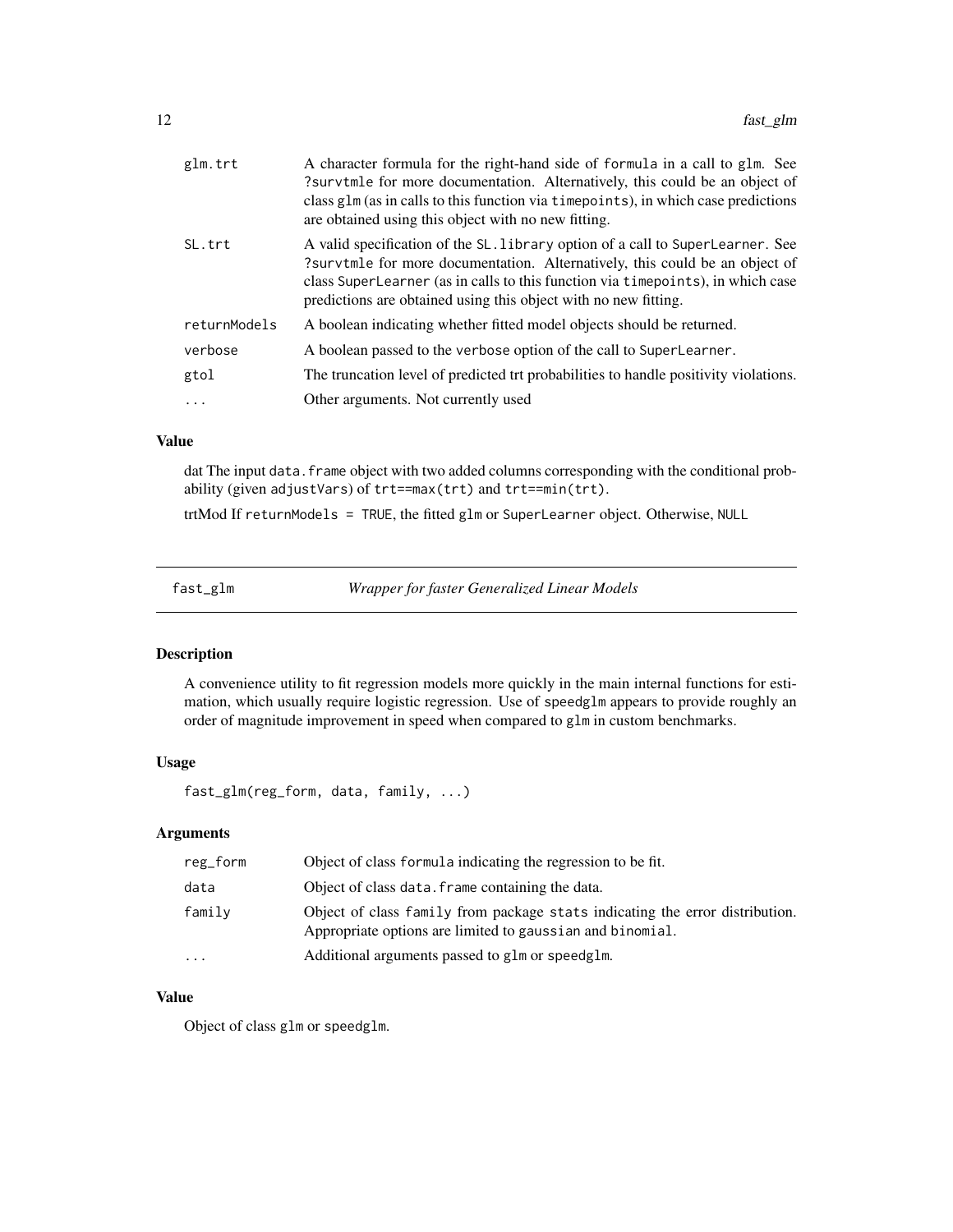<span id="page-12-0"></span>

#### Description

This function performs a fluctuation of an initial estimate of the cause-specific hazard functions using a call to glm (i.e., a logistic submodel) or a call to optim (to ensure fluctuations stay within model space). The structure of the function is specific to how it is called within hazard\_tmle. In particular, dataList must have a very specific structure for this function to run properly. The list should consist of data. frame objects. The first will have the number of rows for each observation equal to the ftime corresponding to that observation. The subsequent entries will have t0 rows for each observation and will set trt column equal to each value of trtOfInterest in turn. The function will fit a logistic regression with (a scaled version of) Nj as outcome, the logit of the current (pseudo-) hazard estimate as offset and the targeted minimum loss-based estimation "clever covariates". The function then obtains predictions based on this fit on each of the data.frame objects in dataList.

#### Usage

```
fluctuateHazards(dataList, allJ, ofInterestJ, nJ, uniqtrt, ntrt, t0,
  verbose, ...)
```
#### Arguments

| dataList    | A list of data. frame objects.                                                           |
|-------------|------------------------------------------------------------------------------------------|
| allJ        | Numeric vector indicating the labels of all causes of failure.                           |
| ofInterestJ | Numeric vector indicating ftype Of Interest that was passed to hazard_tmle.              |
| nJ          | The number of unique failure types.                                                      |
| uniqtrt     | The values of trtOfInterest passed to mean_tmle.                                         |
| ntrt        | The number of trt values of interest.                                                    |
| t0          | The time point at which survtmle was called to evaluate.                                 |
| verbose     | A boolean indicating whether the function should print messages to indicate<br>progress. |
| $\cdots$    | Other arguments. Not currently used.                                                     |

#### Value

The function returns a list that is exactly the same as the input dataList, but with updated columns corresponding with estimated cumulative incidence at each time and estimated "clever covariates" at each time.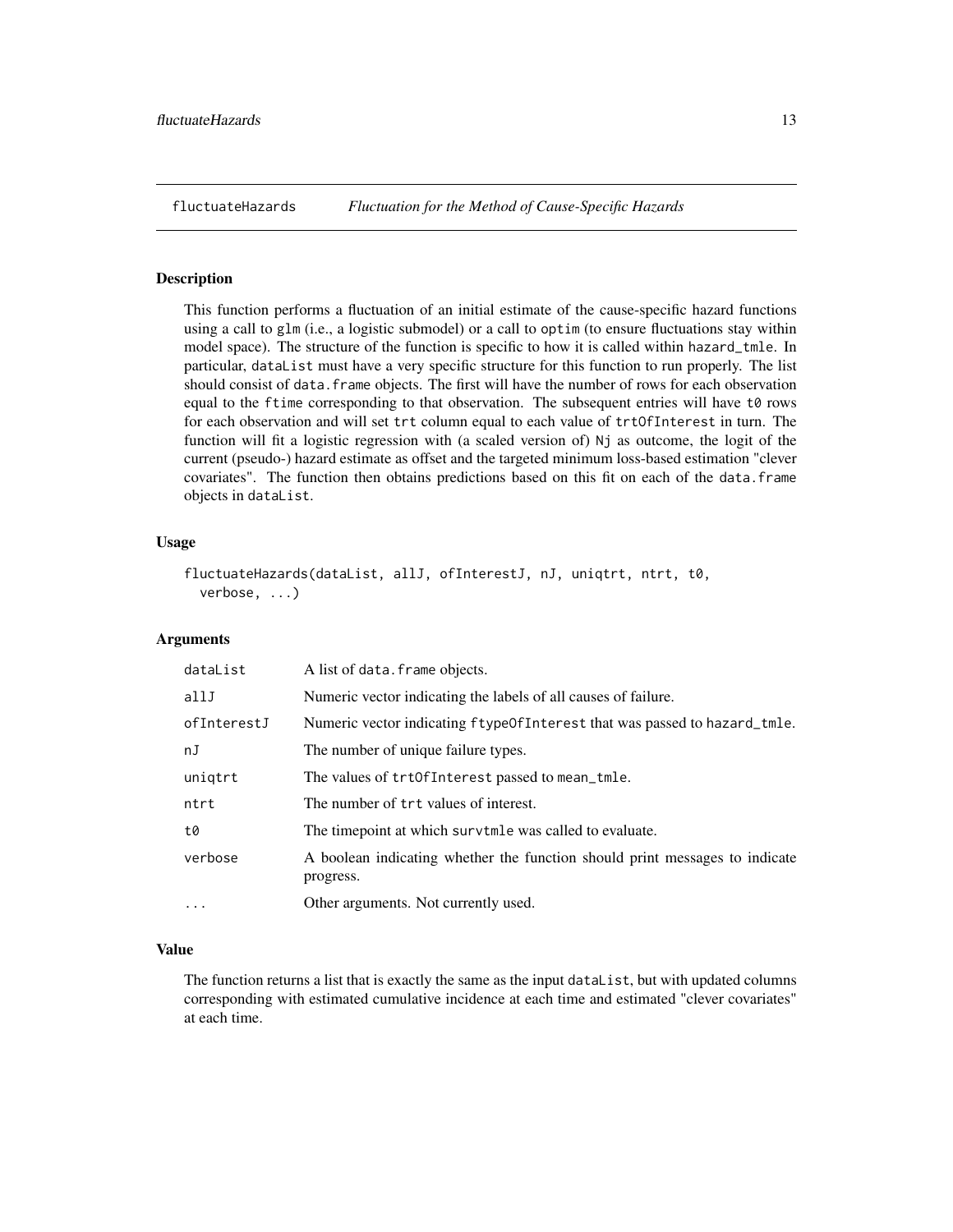<span id="page-13-0"></span>fluctuateIteratedMean *Fluctuation for the Method of Iterated Means*

#### **Description**

This function performs a fluctuation of an initial estimate of the G-computation regression at a specified time t using a call to glm (i.e., a logistic submodel) or a call to optim (if bounds are specified). The structure of the function is specific to how it is called within mean\_tmle. In particular, wideDataList must have a very specific structure for this function to run properly. The list should consist of data.frame objects. The first should have all rows set to their observed value of trt. The remaining should in turn have all rows set to each value of trtOfInterest in the survtmle call. The latter will be used to obtain predictions that are then mapped into the estimates of the cumulative incidence function at  $\theta$ . Currently the code requires each data. frame to have named columns for each name in names(adjustVars), as well as a column named trt. It must also have a columns named Nj.Y where j corresponds with the numeric values input in allJ. These are the indicators of failure due to the various causes before time t and are necessary for determining who to include in the fluctuation regression. Similarly, each data. frame should have a column call C.Y where Y is again  $t-1$ , so that right censored observations are not included in the regressions. The function will fit a logistic regression with  $Q_1$ , star.t + 1 as outcome (also needed as a column in wideDataList) with offset qlogis(Qj.star.t) and number of additional covariates given by length(trtOfInterest). These additional covariates should be columns in the each data.frame in wideDataList called H.z.t where z corresponds to a each unique value of trtOfInterest. The function returns the same wideDataList, but with a column called Qj.star.t added to it, which is the fluctuated initial regression estimate evaluated at the observed data points.

#### Usage

fluctuateIteratedMean(wideDataList, t, uniqtrt, whichJ, allJ, t0,  $Gcomp = FALSE, bounds = NULL, ...$ 

| wideDataList | A list of data. frame objects.                                                                                                                                      |
|--------------|---------------------------------------------------------------------------------------------------------------------------------------------------------------------|
| t            | The time point at which to compute the iterated mean.                                                                                                               |
| uniqtrt      | The values of trtOfInterest passed to mean_tmle.                                                                                                                    |
| whichJ       | Numeric value indicating the cause of failure for which regression should be<br>computed.                                                                           |
| allJ         | Numeric vector indicating the labels of all causes of failure.                                                                                                      |
| t0           | The timepoint at which survtmle was called to evaluate. Needed only because<br>the naming convention for the regression if $t = t0$ is different than if $t$ != t0. |
| Gcomp        | A boolean indicating whether mean_tmle was called to evaluate the G-computation<br>estimator, in which case this function does nothing but re-label columns.        |
| bounds       | A list of bounds to be used when performing the outcome regression (Q) with<br>the Super Learner algorithm. NOT YET IMPLEMENTED.                                    |
| $\cdots$     | Other arguments. Not currently used.                                                                                                                                |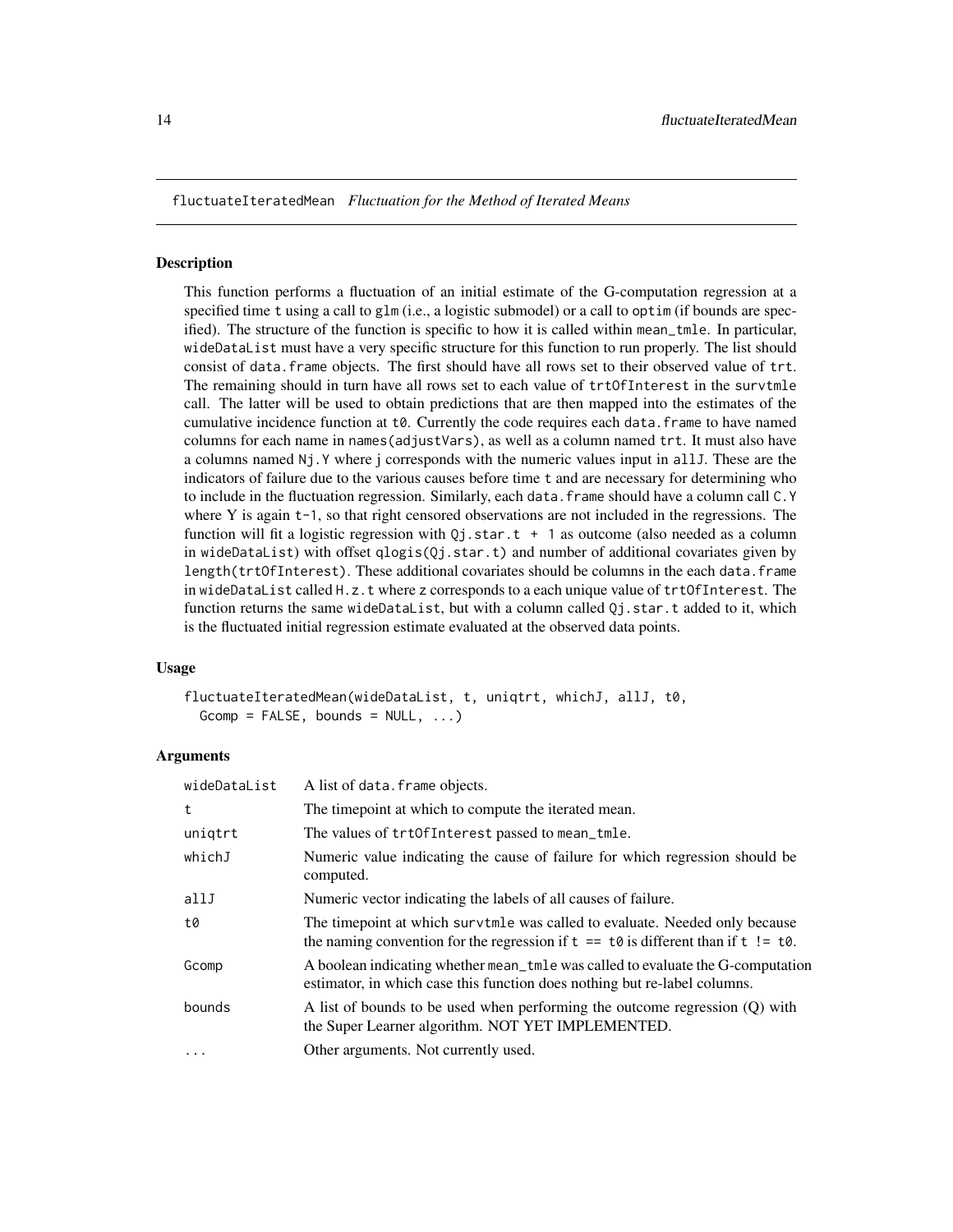#### <span id="page-14-0"></span>format.perc 15

#### Value

The function then returns a list that is exactly the same as the input wideDataList, but with a column named  $Qj.star.t$  added to it, which is the fluctuated conditional mean of  $Qj.star.t$ +1 evaluated at the each of the rows of each data.frame in wideDataList.

format.perc *format.perc*

#### Description

Copied from package stats.

#### Usage

## S3 method for class 'perc' format(probs, digits)

#### Arguments

| probs  | Probabilities                |
|--------|------------------------------|
| digits | Number of digits to round to |

getHazardInfluenceCurve

*Extract Influence Curve for Estimated Hazard Functions*

#### Description

This function computes the hazard-based efficient influence curve at the final estimate of the fluctuated cause-specific hazard functions and evaluates it on the observed data. The influence-function is computed on the long-format data but is subsequently summed over all timepoints for each observation and the function returns a new short form data set with columns added corresponding to the sum over all timepoints of the estimated efficient influence function evaluated at that observation.

#### Usage

```
getHazardInfluenceCurve(dataList, dat, allJ, ofInterestJ, nJ, uniqtrt, t0,
 verbose, ...)
```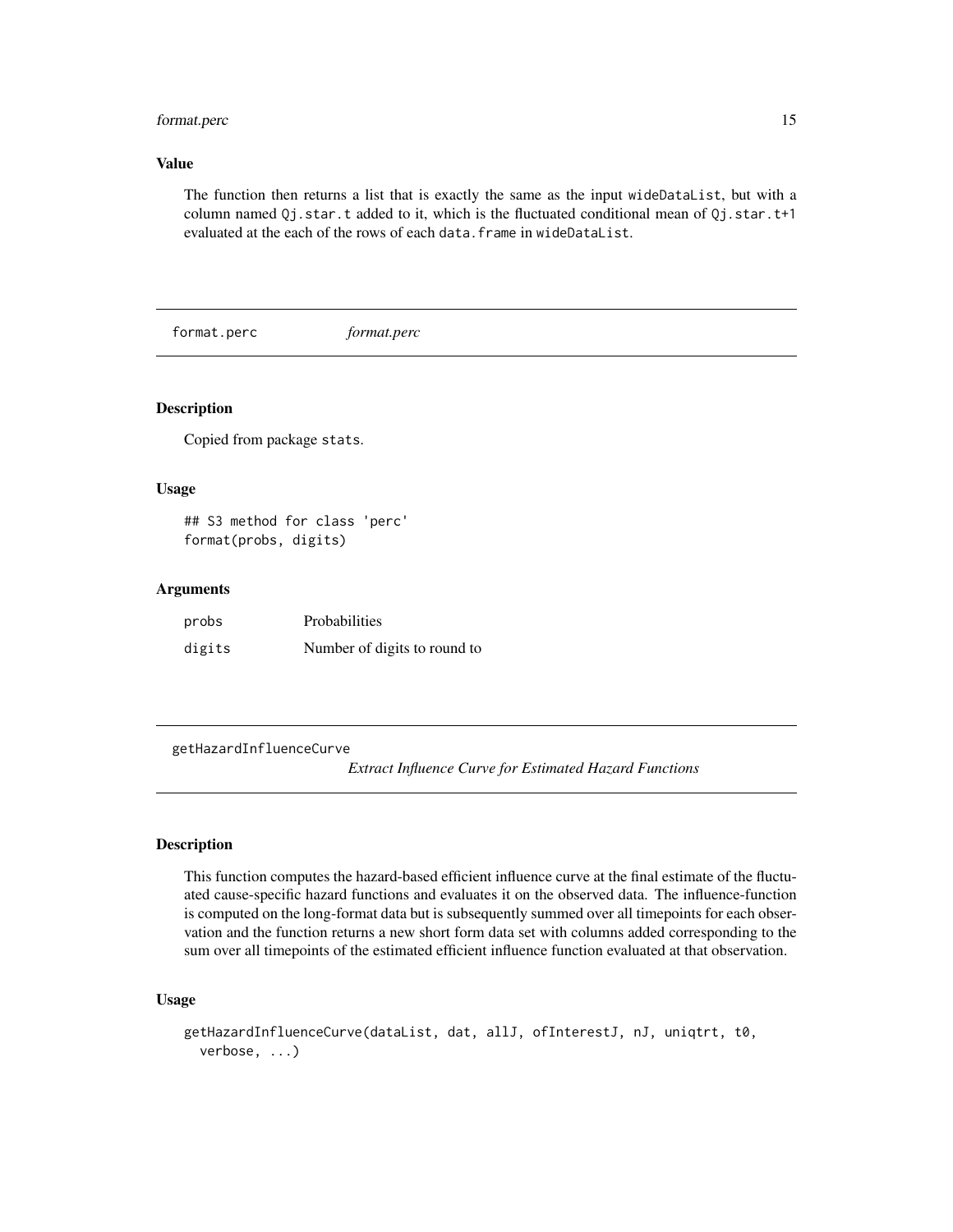#### Arguments

| dataList    | A list of data. frame objects. See ?makeDataList for more information.                   |
|-------------|------------------------------------------------------------------------------------------|
| dat         | A data. frame in short form. See ?makeDataList for more information.                     |
| allJ        | Numeric vector indicating the labels of all causes of failure.                           |
| ofInterestJ | Numeric vector indicating ftypeOfInterest that was passed to hazard_tmle.                |
| nJ          | The number of unique failure types.                                                      |
| unigtrt     | The values of trtOfInterest passed to mean_tmle.                                         |
| t0          | The timepoint at which survtmle was called to evaluate.                                  |
| verbose     | A boolean indicating whether the function should print messages to indicate<br>progress. |
| $\cdots$    | Other arguments. Not currently used.                                                     |

#### Value

An object of class data.frame with columns D.jX.zZ added for each value of X in ofInterestJ and each value of Z in uniqtrt. These are the sum over all timepoints of the estimated efficient influence function evaluated at that observation.

grad *Gradient for Logistic Regression*

#### Description

A function that computes the gradient of the for a logistic regression model. Used by optim on occasion.

#### Usage

grad(beta, Y, X)

#### Arguments

| beta | A vector of coefficients in a logistic glm |
|------|--------------------------------------------|
|      | The outcome                                |
|      | The design matrix                          |

#### Value

Numeric vector of the gradient of the parameter vector

<span id="page-15-0"></span>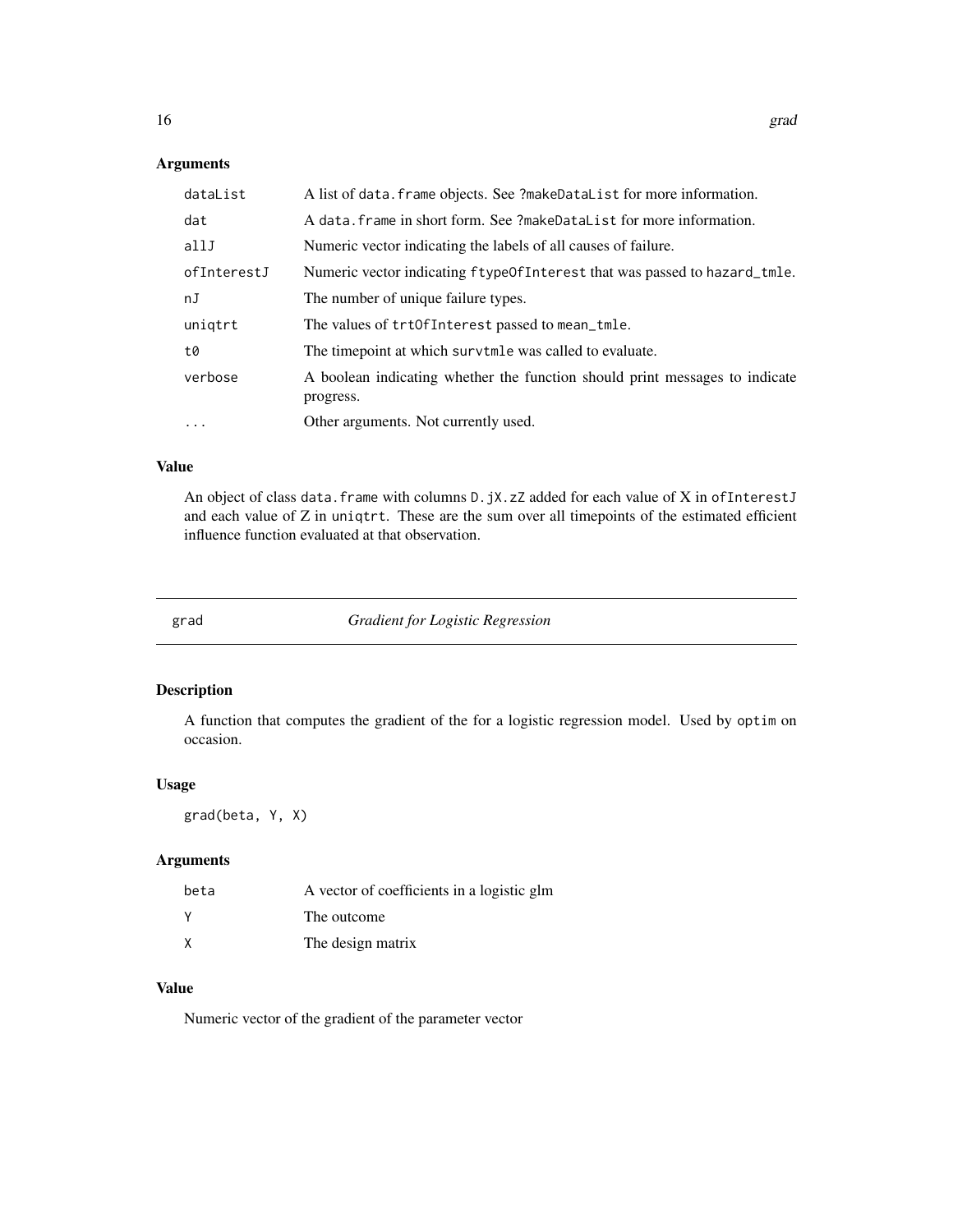<span id="page-16-0"></span>

#### Description

A function that computes the gradient of the for a logistic regression model with an offset term. Used by optim on occasion.

#### Usage

```
grad_offset(beta, Y, H, offset = NULL)
```
#### **Arguments**

| beta     | A vector of coefficients in a logistic glm |
|----------|--------------------------------------------|
| <b>V</b> | The outcome                                |
| H        | The covariate matrix                       |
| offset   | The offset vector                          |

#### Value

Numeric vector of the gradient of the parameter vector

hazard\_tmle *TMLE for Cause-Specific Hazard Functions*

#### Description

This function estimates the marginal cumulative incidence for failures of specified types using targeted minimum loss-based estimation based on the initial estimates of the cause-specific hazard functions for failures of each type. The function is called by survtmle whenever method = "hazard" is specified. However, power users could, in theory, make calls directly to this function.

#### Usage

```
hazard_tmle(ftime, ftype, trt, t0 = max(ftime[ftype > 0]),
  adjustVars = NULL, SL.ftime = NULL, SL.ctime = NULL,
  SL.trt = NULL, glm.ftime = NULL, glm.ctime = NULL, glm.trt = "1",
 glm.family = "binomial", returnIC = TRUE, returnModels = FALSE,
  ftypeOfInterest = unique(ftype[ftype != 0]),
  trtOfInterest = unique(trt), bounds = NULL, verbose = FALSE,
  tol = 1/(length(ftime)), maxIter = 100, gtol = 0.001, ...)
```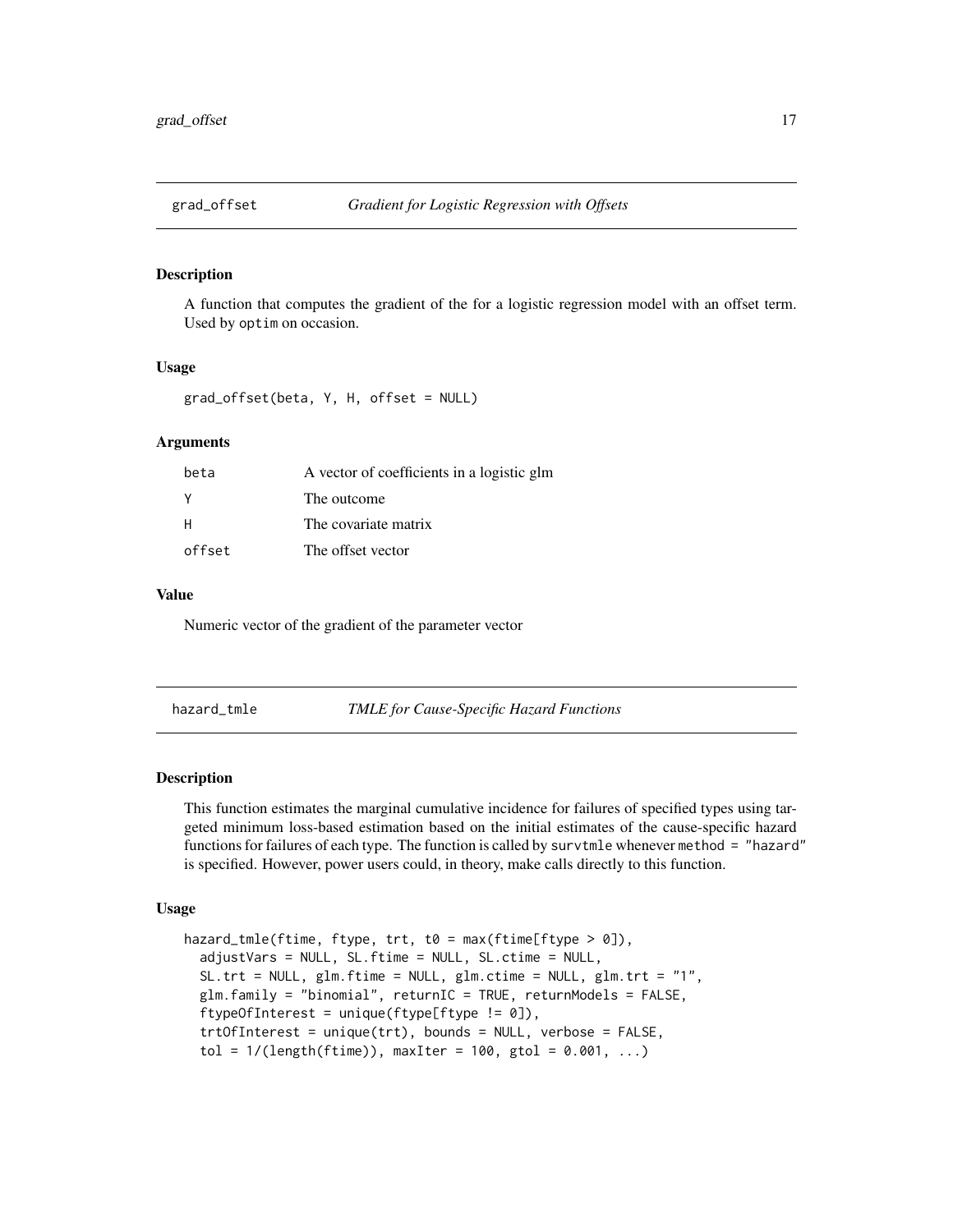| ftime      | A numeric vector of failure times. Right-censored observations should have<br>corresponding ftype set to 0.                                                                                                                                                                                                                                                                                                                        |
|------------|------------------------------------------------------------------------------------------------------------------------------------------------------------------------------------------------------------------------------------------------------------------------------------------------------------------------------------------------------------------------------------------------------------------------------------|
| ftype      | A numeric vector indicating the type of failure. Observations with ftype=0<br>are treated as a right-censored observation. Each unique value besides zero is<br>treated as a separate type of failure.                                                                                                                                                                                                                             |
| trt        | A numeric vector indicating observed treatment assignment. Each unique value<br>will be treated as a different type of treatment. Currently, only two unique values<br>are supported.                                                                                                                                                                                                                                              |
| t0         | The time at which to return cumulative incidence estimates. By default this is<br>set to max (ftime[ftype $> 0$ ]).                                                                                                                                                                                                                                                                                                                |
| adjustVars | A data.frame of adjustment variables that will be used in estimating the condi-<br>tional treatment, censoring, and failure (hazard or conditional mean) probabili-<br>ties.                                                                                                                                                                                                                                                       |
| SL.ftime   | A character vector or list specification to be passed to the SL. library option in<br>the call to SuperLearner for the cause-specific hazards. See ?SuperLearner<br>for more information on how to specify valid SuperLearner libraries. It is<br>expected that the wrappers used in the library will play nicely with the in-<br>put variables, which will be called "trt", names(adjustVars), and "t" if<br>$method = "hazard".$ |
| SL.ctime   | A character vector or list specification to be passed to the SL. library argument<br>in the call to SuperLearner for the estimate of the conditional hazard for cen-<br>soring. It is expected that the wrappers used in the library will play nicely with<br>the input variables, which will be called "trt" and names (adjustVars).                                                                                              |
| SL.trt     | A character vector or list specification to be passed to the SL. library argument<br>in the call to SuperLearner for the estimate of the conditional probability of<br>treatment. It is expected that the wrappers used in the library will play nicely<br>with the input variables, which will be names (adjustVars).                                                                                                             |
| glm.ftime  | A character specification of the right-hand side of the equation passed to the<br>formula option of a call to glm for the outcome regression. Ignored if SL. ftime<br>is not equal to NULL. Use "trt" to specify the treatment in this formula (see ex-<br>amples). The formula can additionally include any variables found in names (adjustVars).                                                                                |
| glm.ctime  | A character specification of the right-hand side of the equation passed to the<br>formula option of a call to glm for the estimate of the conditional hazard for<br>censoring. Ignored if SL. ctime is not equal to NULL. Use "trt" to specify the<br>treatment in this formula (see examples). The formula can additionally include<br>any variables found in names (adjustVars).                                                 |
| glm.trt    | A character specification of the right-hand side of the equation passed to the<br>formula option of a call to glm for the estimate of the conditional probability of<br>treatment. Ignored if SL. trt is not equal to NULL. The formula can include any<br>variables found in names (adjustVars).                                                                                                                                  |
| glm.family | The type of regression to be performed if fitting GLMs in the estimation and<br>fluctuation procedures. The default is "binomial" for logistic regression. Only<br>change this from the default if there are justifications that are well understood.<br>This is passed directly to estimateCensoring and estimateHazards.                                                                                                         |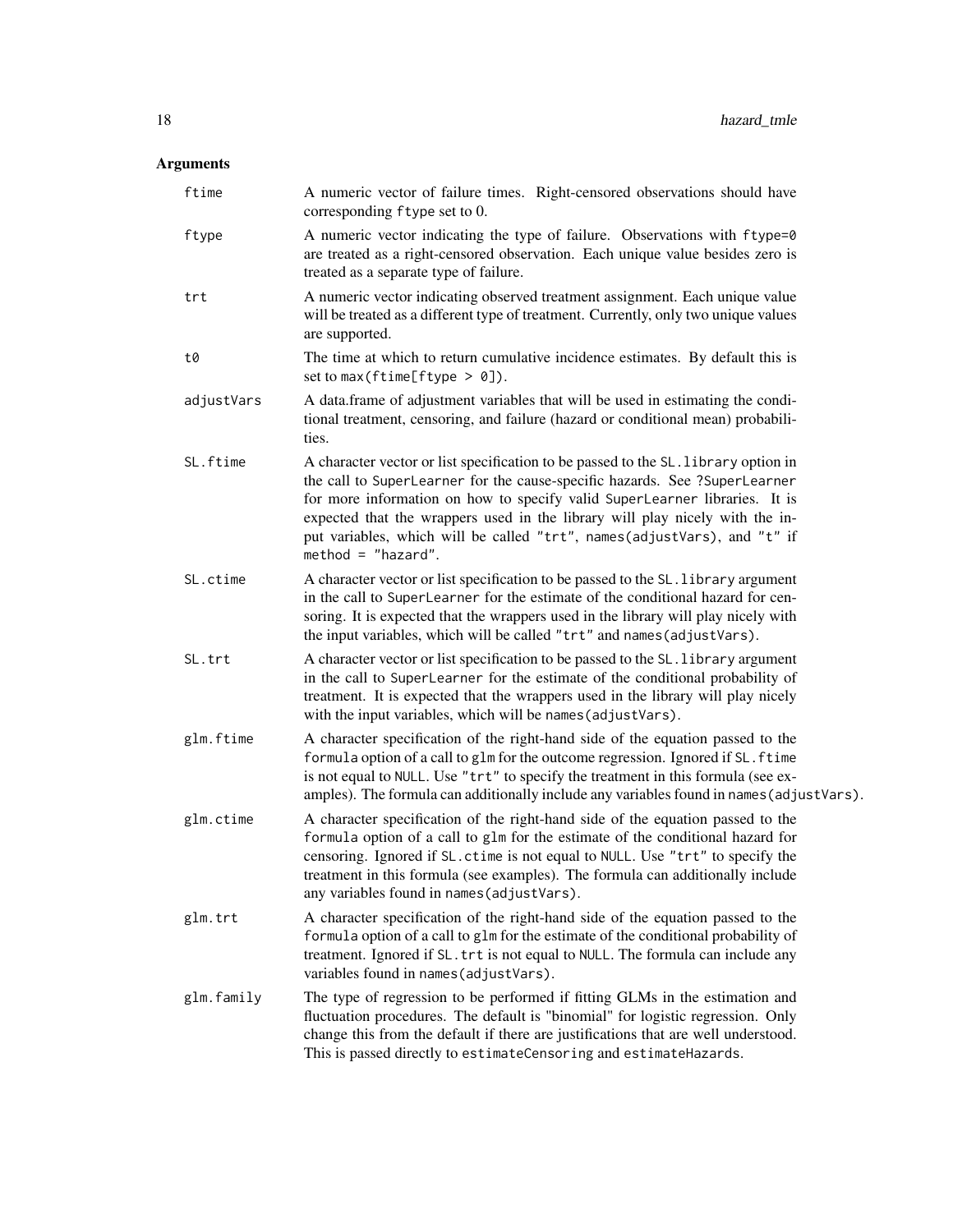|     | returnIC        | A boolean indicating whether to return vectors of influence curve estimates.<br>These are needed for some post-hoc comparisons, so it is recommended to leave<br>as TRUE (the default) unless the user is sure these estimates will not be needed<br>later.                                                                                                                                                                              |
|-----|-----------------|------------------------------------------------------------------------------------------------------------------------------------------------------------------------------------------------------------------------------------------------------------------------------------------------------------------------------------------------------------------------------------------------------------------------------------------|
|     | returnModels    | A boolean indicating whether to return the SuperLearner or glm objects used<br>to estimate the nuisance parameters. Must be set to TRUE if the user plans to<br>use timepoints to obtain estimates of incidence at times other than t0. See<br>?timepoints for more information.                                                                                                                                                         |
|     | ftypeOfInterest |                                                                                                                                                                                                                                                                                                                                                                                                                                          |
|     |                 | An input specifying what failure types to compute estimates of incidence for.<br>The default value computes estimates for values unique (ftype). Can alterna-<br>tively be set to a vector of values found in ftype.                                                                                                                                                                                                                     |
|     | trt0fInterest   | An input specifying which levels of trt are of interest. The default value com-<br>putes estimates for values unique (trt). Can alternatively be set to a vector of<br>values found in trt.                                                                                                                                                                                                                                              |
|     | bounds          | A data. frame of bounds on the conditional hazard function. The data. frame<br>should have a column named "t" that includes values seq_len(t0). The other<br>columns should be names paste0( $"l", j$ ) and paste0( $"u", j$ ) for each unique<br>failure type label j, denoting lower and upper bounds, respectively. See exam-<br>ples.                                                                                                |
|     | verbose         | A boolean indicating whether the function should print messages to indicate<br>progress. If SuperLearner is called internally, this option will additionally be<br>passed to SuperLearner.                                                                                                                                                                                                                                               |
| tol |                 | The stopping criteria. The TMLE algorithm performs updates to the initial esti-<br>mators until the empirical mean of the efficient influence function is smaller than<br>tol or until maxIter iterations have been completed. The default (1 / length (ftime))<br>is a sensible value. Larger values can be used in situations where convergence<br>of the algorithm is an issue; however, this may result in large finite-sample bias. |
|     | maxIter         | The maximum number of iterations for the algorithm. The algorithm will iterate<br>until either the empirical mean of the efficient influence function is smaller than<br>tol or until maxIter iterations have been completed.                                                                                                                                                                                                            |
|     | gtol            | The truncation level of predicted censoring survival. Setting to larger values can<br>help performance in data sets with practical positivity violations.                                                                                                                                                                                                                                                                                |
| .   |                 | Other options. Not currently used.                                                                                                                                                                                                                                                                                                                                                                                                       |
|     |                 |                                                                                                                                                                                                                                                                                                                                                                                                                                          |

An object of class survtmle.

call The call to survtmle.

- est A numeric vector of point estimates one for each combination of ftypeOfInterest and trtOfInterest.
- var A covariance matrix for the point estimates.
- meanIC The empirical mean of the efficient influence function at the estimated, targeted nuisance parameters. Each value should be small or the user will be warned that excessive finite-sample bias may exist in the point estimates.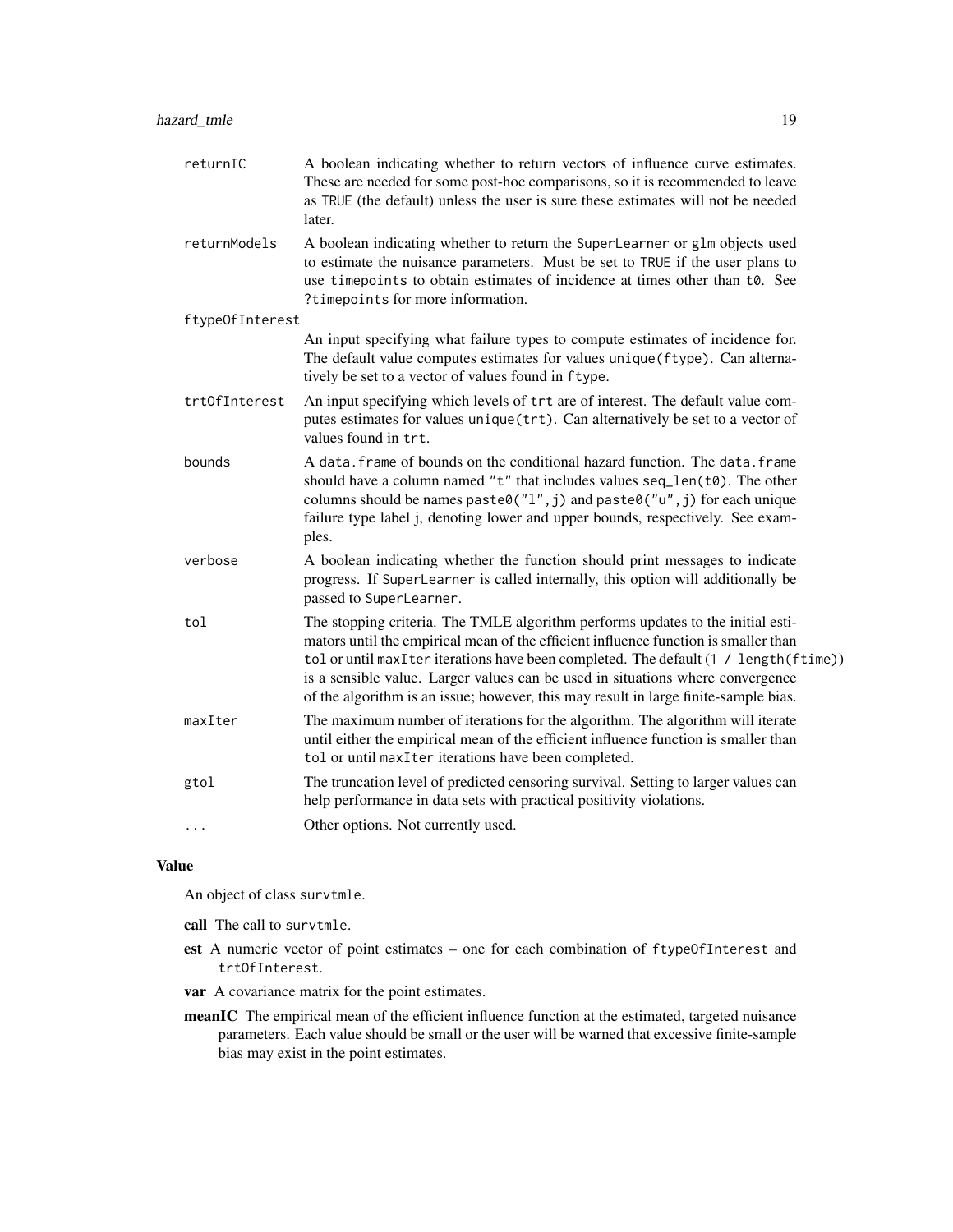- ic The efficient influence function at the estimated, fluctuated nuisance parameters, evaluated on each of the observations. These are used to construct confidence intervals for post-hoc comparisons.
- **ftimeMod** If returnModels = TRUE the fit object(s) for the call to  $g1m$  or SuperLearner for the outcome regression models. If method="mean" this will be a list of length length(ftypeOfInterest) each of length t0 (one regression for each failure type and for each timepoint). If method = "hazard" this will be a list of length length(ftypeOfInterest) with one fit corresponding to the hazard for each cause of failure. If returnModels = FALSE, this entry will be NULL.
- ctimeMod If returnModels = TRUE the fit object for the call to glm or SuperLearner for the pooled hazard regression model for the censoring distribution. If returnModels = FALSE, this entry will be NULL.
- $trtMod$  If returnModels = TRUE the fit object for the call to glm or SuperLearner for the conditional probability of trt regression model. If returnModels = FALSE, this entry will be NULL.
- t0 The timepoint at which the function was evaluated.
- ftime The numeric vector of failure times used in the fit.
- ftype The numeric vector of failure types used in the fit.
- trt The numeric vector of treatment assignments used in the fit.

adjust Vars The data.frame of failure times used in the fit.

#### Examples

```
## Single failure type examples
# simulate data
set.seed(1234)
n < - 100trt <- rbinom(n, 1, 0.5)
adjustVars \leq data.frame(W1 = round(runif(n)), W2 = round(runif(n, 0, 2)))
ftime <- round(1 + runif(n, 1, 4) - trt + adjustVars$W1 + adjustVars$W2)
ftype \le round(runif(n, 0, 1))
# Fit 1 - fit hazard_tmle object with GLMs for treatment, censoring, failure
fit1 \le hazard_tmle(ftime = ftime, ftype = ftype,
                    trt = trt, adjustVars = adjustVars,
                    glm.trt = "W1 + W2",
                    glm.ftime = "trt + W1 + W2",
                    glm.ctime = "trt + W1 + W2",returnModels = TRUE)
```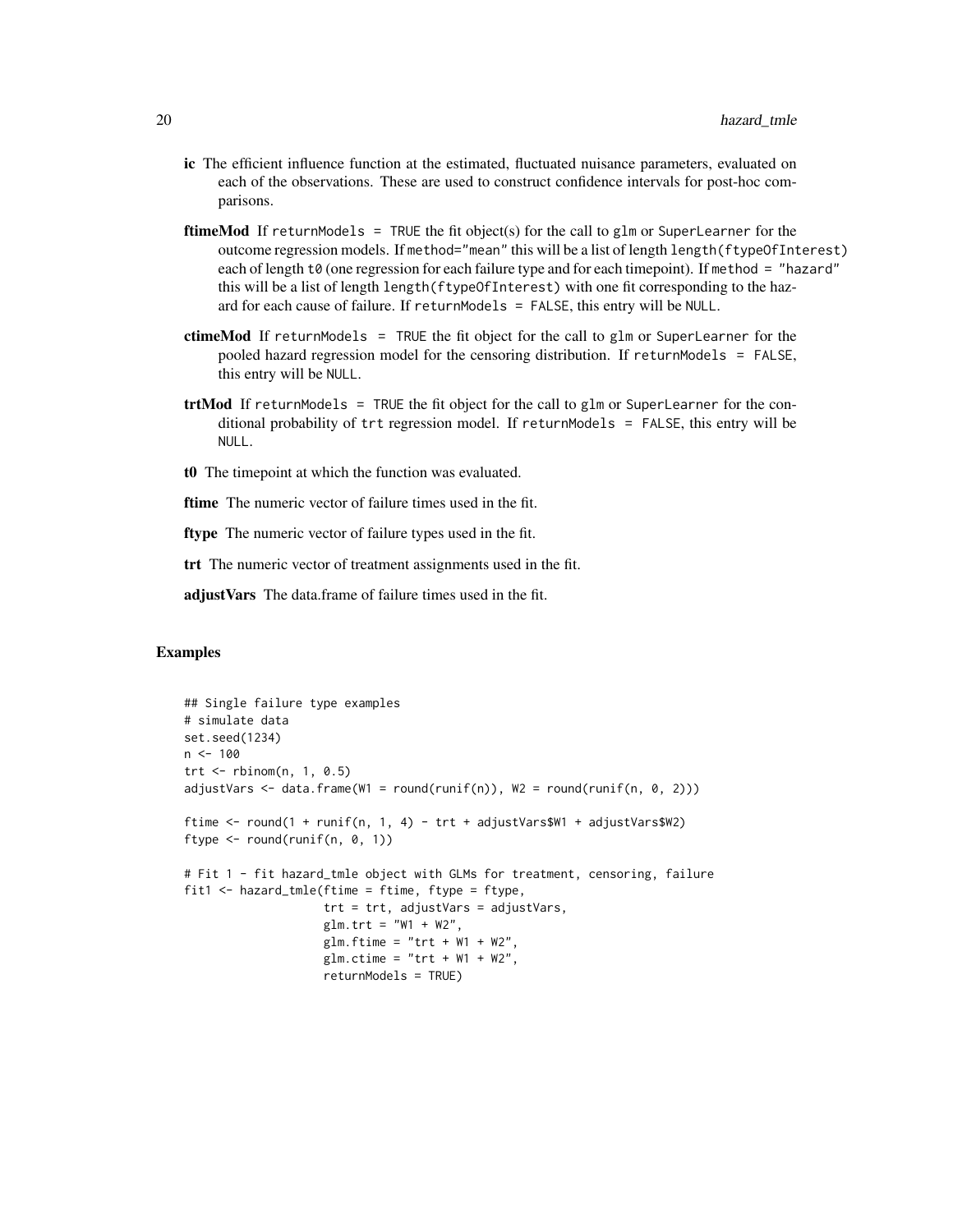<span id="page-20-0"></span>LogLikelihood *Log-Likelihood*

#### Description

Computes the log-likelihood for a model. Used by optim on occasion.

#### Usage

```
LogLikelihood(beta, X, Y)
```
#### Arguments

| beta | A vector of coefficients in a logistic GLM. |
|------|---------------------------------------------|
| Χ    | The design matrix.                          |
| ٧    | The outcome.                                |

#### Value

Numeric of the summed negative log-likelihood loss over observations.

LogLikelihood\_offset *Log-Likelihood Offset*

#### Description

Computes the log-likelihood for a logistic regression model with an offset. Used by optim on occasion.

#### Usage

```
LogLikelihood_offset(beta, Y, H, offset)
```
#### Arguments

| beta   | A vector of coefficients in a logistic GLM. |
|--------|---------------------------------------------|
| - Y    | A vector of the outcome.                    |
| H      | The matrix of covariates.                   |
| offset | The vector of offsets.                      |

#### Value

Numeric of the summed negative log-likelihood loss over observations.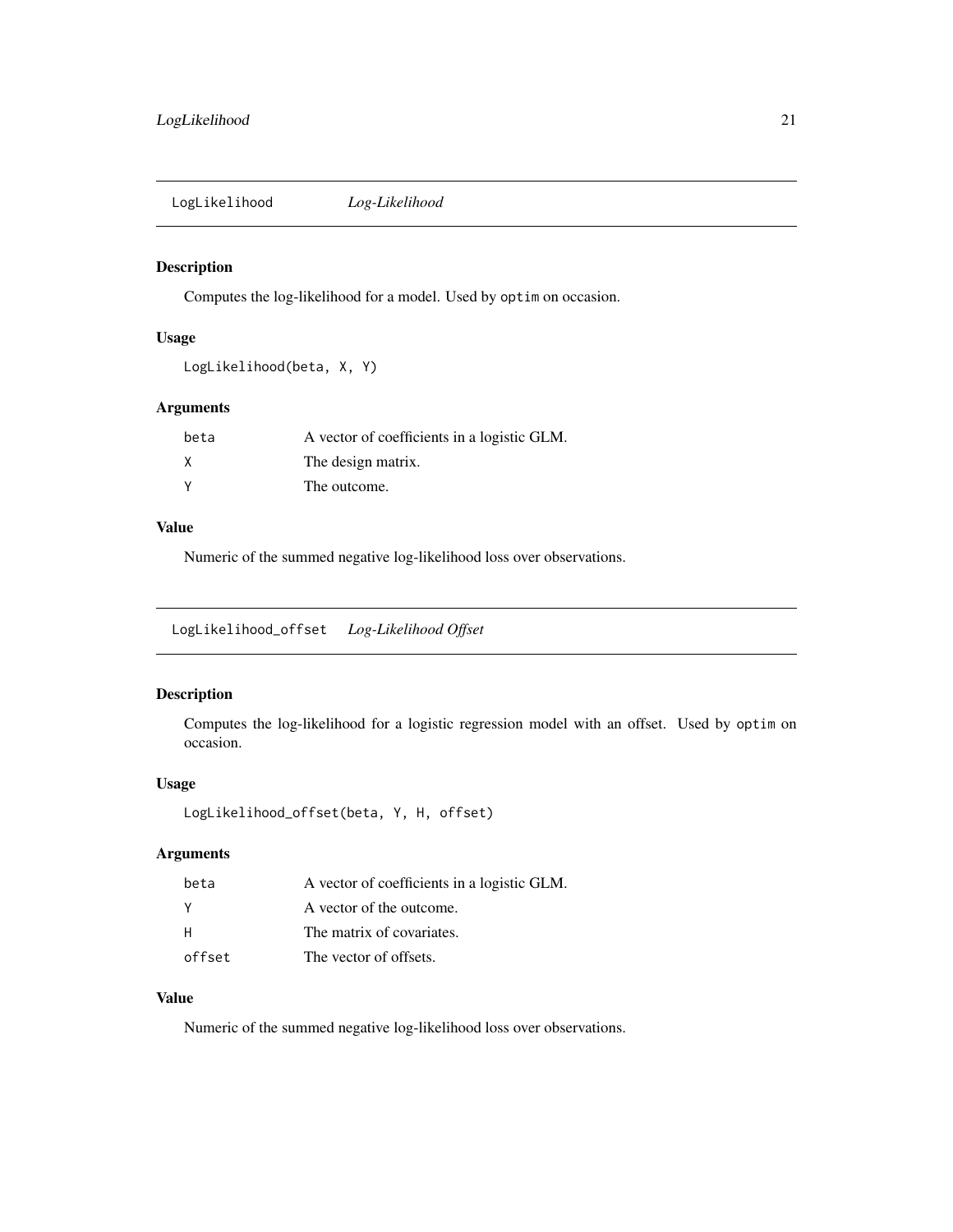<span id="page-21-0"></span>

#### Description

The function takes a data. frame of short format right-censored failure times and reshapes the long format into the wide format needed for calls to both mean\_tmle and hazard\_tmle. The list returned will have a number of entries equal to length(trt0fInterest) + 1. The first will have number of rows for each observation equal to the ftime corresponding to that observation. The subsequent entries will have t0 rows for each observation and will set trt column equal to each value of trtOfInterest in turn.

#### Usage

makeDataList(dat, J, ntrt, uniqtrt, t0, bounds = NULL, ...)

#### **Arguments**

| dat          | The short form data.frame                               |
|--------------|---------------------------------------------------------|
| $\mathbf{J}$ | The unique values of f type passed to surv tmle.        |
| ntrt         | The number of trt values of interest.                   |
| uniqtrt      | The unique values of trt0fInterest passed to mean_tmle. |
| t0           | The timepoint at which survtmle was called to evaluate. |
| bounds       | Minimum and maximum values to be placed on the ftype.   |
| .            | Other arguments. Not currently used.                    |

#### Value

A list of data. frame objects as described above.

makeWideDataList *Convert Long Form Data to List of Wide Form Data*

#### Description

The function takes a data.frame and list consisting of short and long format right-censored failure times. The function reshapes the long format into the wide format needed for calls to mean\_tmle. The list returned by the function will have number of entries equal to length(trtOfInterest) + 1. The first will contain the observed trt columns and will set C.t (the censoring counting process) equal to the observed value of censoring. The subsequent entries will set trt equal to each level of trtOfInterest and set C.t to zero for everyone.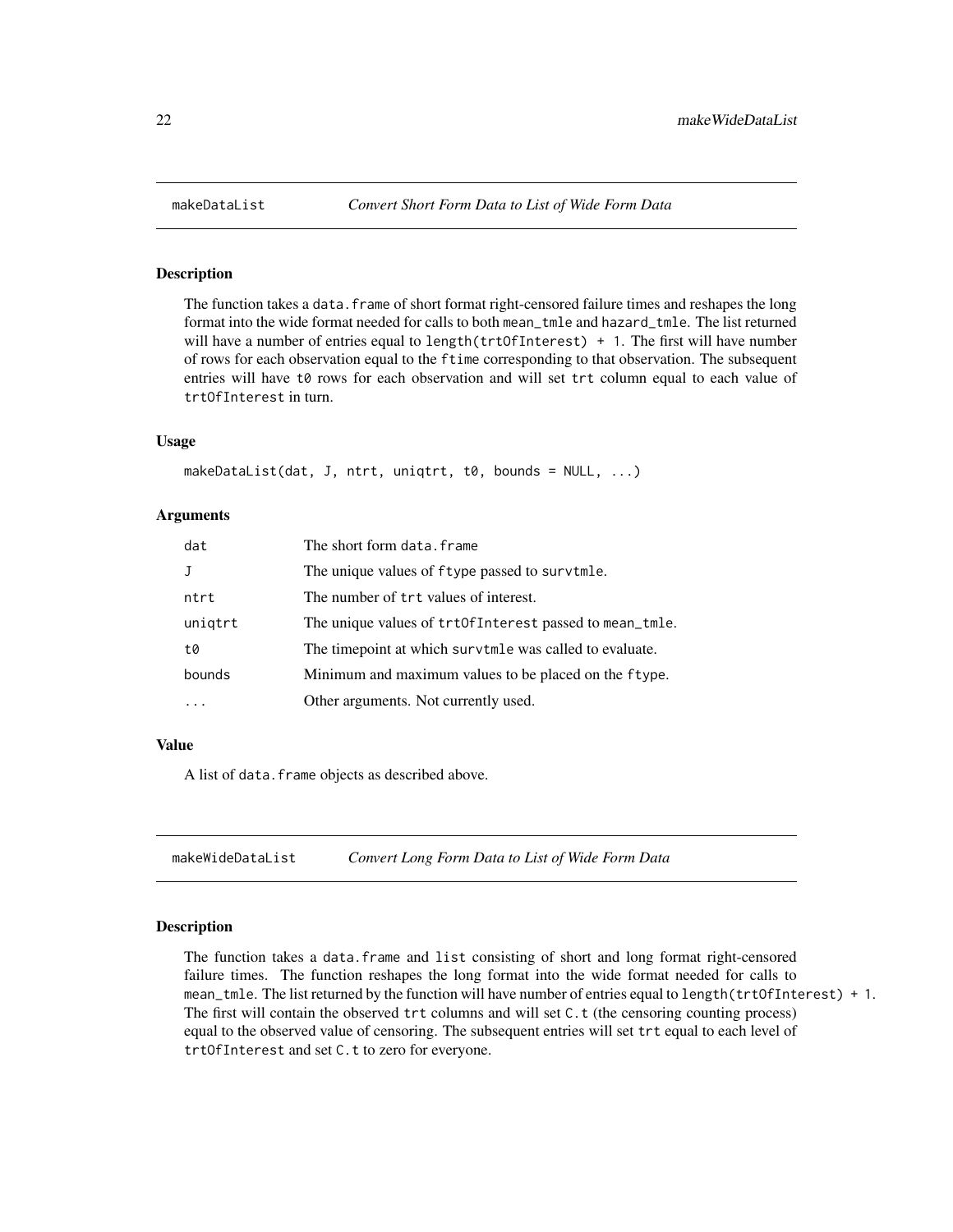#### <span id="page-22-0"></span>mean\_tmle 23

#### Usage

makeWideDataList(dat, allJ, uniqtrt, adjustVars, dataList, t0, ...)

#### **Arguments**

| dat                                             | The short form data.frame                                                                                                                                                    |
|-------------------------------------------------|------------------------------------------------------------------------------------------------------------------------------------------------------------------------------|
| allJ                                            | Numeric vector indicating the labels of all causes of failure.                                                                                                               |
| unigtrt                                         | The values of trtOfInterest passed to mean_tmle.                                                                                                                             |
| adjustVars                                      | A data frame of adjustment variables that will be used in estimating the condi-<br>tional treatment, censoring, and failure (hazard or conditional mean) probabili-<br>ties. |
| dataList                                        | A list of long format data. frame objects. See ?makeDataList for more details<br>on formatting.                                                                              |
| t0                                              | The timepoint at which survtmle was called to evaluate.                                                                                                                      |
| Other arguments. Not currently used.<br>$\cdot$ |                                                                                                                                                                              |

#### Value

A list of data. frame objects as described above.

mean\_tmle *TMLE for G-Computation of Cumulative Incidence*

#### Description

This function estimates the marginal cumulative incidence for failures of specified types using targeted minimum loss-based estimation based on the G-computation representation of cumulative incidence. The function is called by survtmle whenever method = "mean" is specified. However, power users could, in theory, make calls directly to this function.

#### Usage

```
mean_tmle(ftime, ftype, trt, t0 = max(ftime[ftype > 0]),
  adjustVars = NULL, SL.ftime = NULL, SL.ctime = NULL,
  SL.trt = NULL, glm.ftime = NULL, glm.ctime = NULL, glm.trt = "1",
 glm.family = "binomial", returnIC = TRUE, returnModels = FALSE,
  ftypeOfInterest = unique(ftype[ftype != 0]),
  trtOfInterest = unique(trt), bounds = NULL, verbose = FALSE,
 Gcomp = FALSE, getol = 0.001, ...
```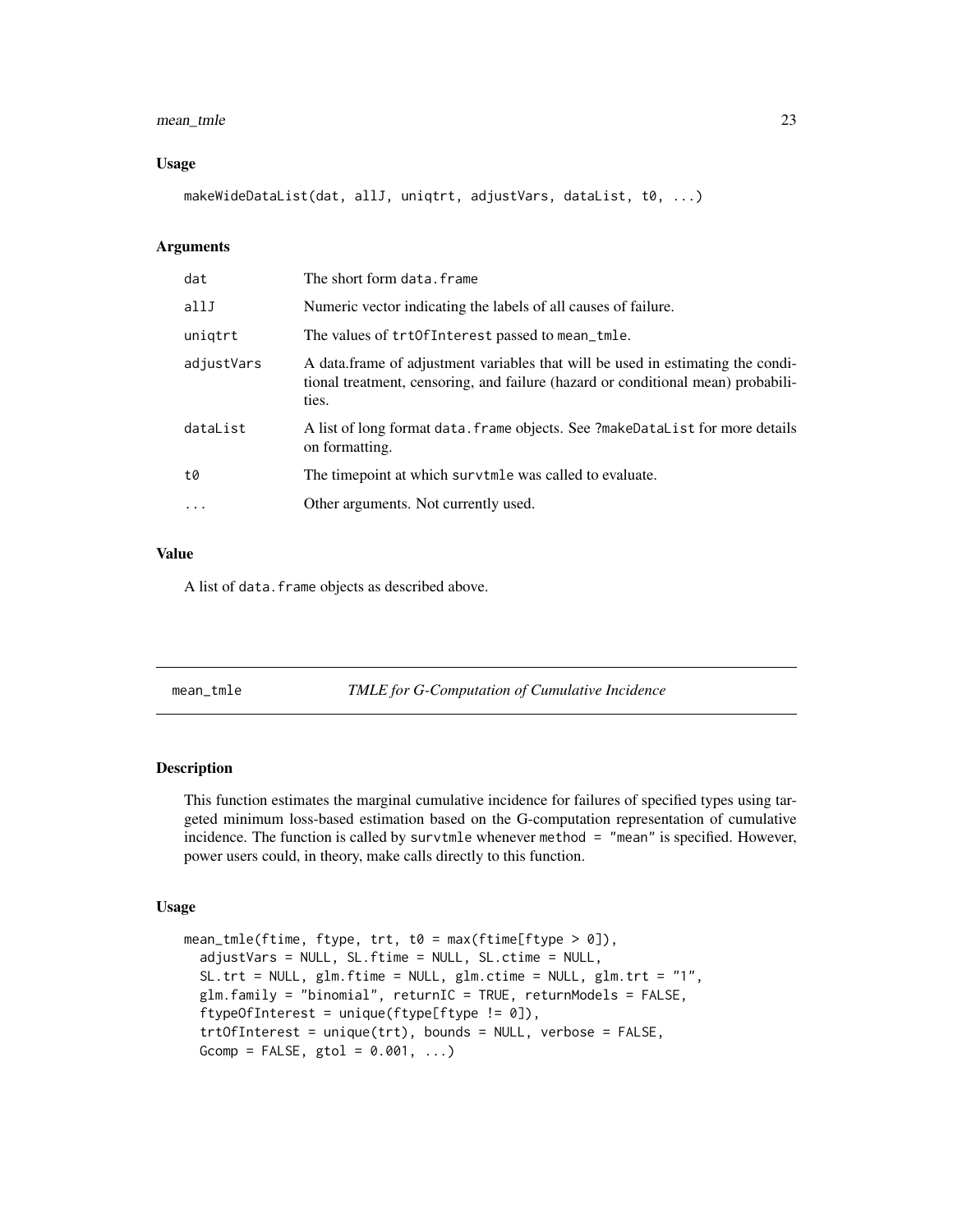| ftime      | A numeric vector of failure times. Right-censored observations should have<br>corresponding ftype set to 0.                                                                                                                                                                                                                                                                                                                                                                   |
|------------|-------------------------------------------------------------------------------------------------------------------------------------------------------------------------------------------------------------------------------------------------------------------------------------------------------------------------------------------------------------------------------------------------------------------------------------------------------------------------------|
| ftype      | A numeric vector indicating the type of failure. Observations with ftype=0<br>are treated as a right-censored observation. Each unique value besides zero is<br>treated as a separate type of failure.                                                                                                                                                                                                                                                                        |
| trt        | A numeric vector indicating observed treatment assignment. Each unique value<br>will be treated as a different type of treatment. Currently, only two unique values<br>are supported.                                                                                                                                                                                                                                                                                         |
| t0         | The time at which to return cumulative incidence estimates. By default this is<br>set to max (ftime[ftype $> 0$ ]).                                                                                                                                                                                                                                                                                                                                                           |
| adjustVars | A data. frame of adjustment variables that will be used in estimating the condi-<br>tional treatment, censoring, and failure (hazard or conditional mean) probabili-<br>ties.                                                                                                                                                                                                                                                                                                 |
| SL.ftime   | A character vector or list specification to be passed to the SL. library option<br>in the call to SuperLearner for the outcome regression (either cause-specific<br>hazards or iterated mean). See ?SuperLearner for more information on how to<br>specify valid SuperLearner libraries. It is expected that the wrappers used in<br>the library will play nicely with the input variables, which will be called "trt",<br>names(adjustVars), and "t" (if method = "hazard"). |
| SL.ctime   | A character vector or list specification to be passed to the SL. library argument<br>in the call to SuperLearner for the estimate of the conditional hazard for cen-<br>soring. It is expected that the wrappers used in the library will play nicely with<br>the input variables, which will be called "trt" and names (adjustVars).                                                                                                                                         |
| SL.trt     | A character vector or list specification to be passed to the SL. library argument<br>in the call to SuperLearner for the estimate of the conditional probability of<br>treatment. It is expected that the wrappers used in the library will play nicely<br>with the input variables, which will be names (adjustVars).                                                                                                                                                        |
| glm.ftime  | A character specification of the right-hand side of the equation passed to the<br>formula option of a call to glm for the outcome regression. Ignored if SL. ftime<br>is not equal to NULL. Use "trt" to specify the treatment in this formula (see ex-<br>amples). The formula can additionally include any variables found in names (adjustVars).                                                                                                                           |
| glm.ctime  | A character specification of the right-hand side of the equation passed to the<br>formula option of a call to glm for the estimate of the conditional hazard for<br>censoring. Ignored if SL. ctime is not equal to NULL. Use "trt" to specify the<br>treatment in this formula (see examples). The formula can additionally include<br>any variables found in names (adjustVars).                                                                                            |
| glm.trt    | A character specification of the right-hand side of the equation passed to the<br>formula option of a call to glm for the estimate of the conditional probability of<br>treatment. Ignored if SL. trt is not equal to NULL. The formula can include any<br>variables found in names (adjustVars).                                                                                                                                                                             |
| glm.family | The type of regression to be performed if fitting GLMs in the estimation and<br>fluctuation procedures. The default is "binomial" for logistic regression. Only<br>change this from the default if there are justifications that are well understood.<br>This is passed directly to estimateCensoring.                                                                                                                                                                        |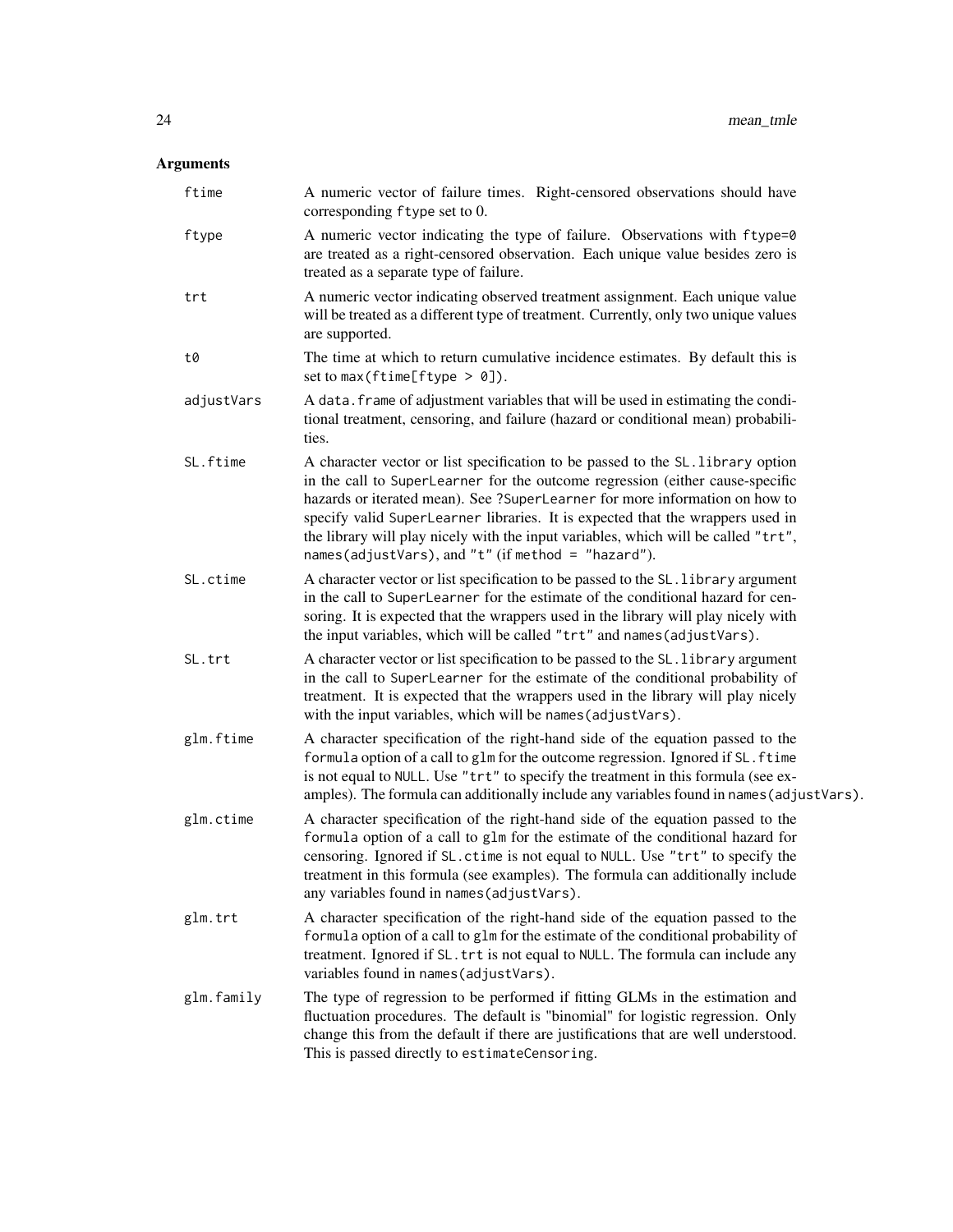| returnIC        | A boolean indicating whether to return vectors of influence curve estimates.<br>These are needed for some post-hoc comparisons, so it is recommended to leave<br>as TRUE (the default) unless the user is sure these estimates will not be needed<br>later.                                                                                                                                                 |
|-----------------|-------------------------------------------------------------------------------------------------------------------------------------------------------------------------------------------------------------------------------------------------------------------------------------------------------------------------------------------------------------------------------------------------------------|
| returnModels    | A boolean indicating whether to return the SuperLearner or glm objects used<br>to estimate the nuisance parameters. Must be set to TRUE if the user plans to<br>use timepoints to obtain estimates of incidence at times other than t0. See<br>?timepoints for more information.                                                                                                                            |
| ftypeOfInterest |                                                                                                                                                                                                                                                                                                                                                                                                             |
|                 | An input specifying what failure types to compute estimates of incidence for.<br>The default value computes estimates for values unique (ftype). Can alterna-<br>tively be set to a vector of values found in ftype.                                                                                                                                                                                        |
| trt0fInterest   | An input specifying which levels of trt are of interest. The default value com-<br>putes estimates for values unique (trt). Can alternatively be set to a vector of<br>values found in trt.                                                                                                                                                                                                                 |
| bounds          | A data. frame of bounds on the conditional hazard function (if method = "hazard")<br>or on the iterated conditional means (if method $=$ "mean"). The data. frame<br>should have a column named "t" that includes values 1:t0. The other columns<br>should be names paste0("1", j) and paste0("u", j) for each unique failure<br>type label j, denoting lower and upper bounds, respectively. See examples. |
| verbose         | A boolean indicating whether the function should print messages to indicate<br>progress. If SuperLearner is called internally, this option will additionally be<br>passed to SuperLearner.                                                                                                                                                                                                                  |
| Gcomp           | A boolean indicating whether to compute the G-computation estimator (i.e.,<br>a substitution estimator with no targeting step). Theory does not support in-<br>ference for the G-computation estimator if Super Learner is used to estimate<br>failure and censoring distributions. The G-computation is only implemented if<br>$method = "mean".$                                                          |
| gtol            | The truncation level of predicted censoring survival. Setting to larger values can<br>help performance in data sets with practical positivity violations.                                                                                                                                                                                                                                                   |
| $\cdots$        | Other options. Not currently used.                                                                                                                                                                                                                                                                                                                                                                          |
|                 |                                                                                                                                                                                                                                                                                                                                                                                                             |

An object of class survtmle.

- call The call to survtmle.
- est A numeric vector of point estimates one for each combination of ftypeOfInterest and trtOfInterest.
- var A covariance matrix for the point estimates.
- meanIC The empirical mean of the efficient influence function at the estimated, targeted nuisance parameters. Each value should be small or the user will be warned that excessive finite-sample bias may exist in the point estimates.
- ic The efficient influence function at the estimated, fluctuated nuisance parameters, evaluated on each of the observations. These are used to construct confidence intervals for post-hoc comparisons.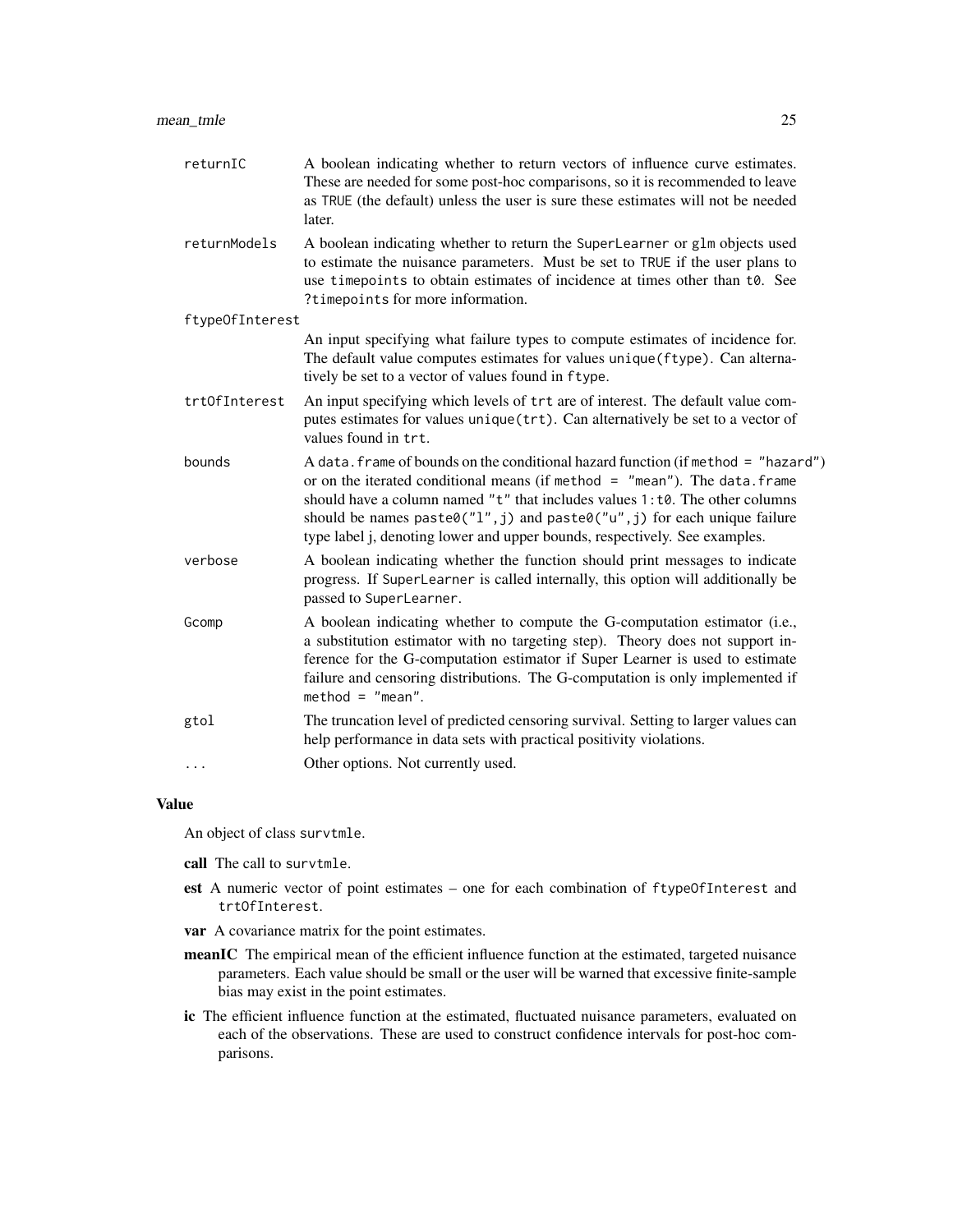- <span id="page-25-0"></span>ftimeMod If returnModels=TRUE the fit object(s) for the call to glm or SuperLearner for the outcome regression models. If method="mean" this will be a list of length length(ftypeOfInterest) each of length t0 (one regression for each failure type and for each timepoint). If method="hazard" this will be a list of length length(ftypeOfInterest) with one fit corresponding to the hazard for each cause of failure. If returnModels = FALSE, this entry will be NULL.
- ctimeMod If returnModels = TRUE the fit object for the call to glm or SuperLearner for the pooled hazard regression model for the censoring distribution. If returnModels = FALSE, this entry will be NULL.
- $trtMod$  If returnModels = TRUE the fit object for the call to glm or SuperLearner for the conditional probability of trt regression model. If returnModels = FALSE, this entry will be NULL.
- t0 The timepoint at which the function was evaluated.
- ftime The numeric vector of failure times used in the fit.
- ftype The numeric vector of failure types used in the fit.
- trt The numeric vector of treatment assignments used in the fit.
- adjust Vars The data. frame of failure times used in the fit.

#### Examples

```
## Single failure type examples
# simulate data
set.seed(1234)
n < -100trt \le rbinom(n,1,0.5)adjustVars < - data frame(W1 = round(runif(n)), W2 = round(runif(n, 0, 2)))ftime <- round(1 + runif(n, 1, 4) - trt + adjustVars$W1 + adjustVars$W2)
ftype \le round(runif(n, 0, 1))
# Fit 1 - fit mean_tmle object with GLMs for treatment, censoring, failure
fit1 <- mean_tmle(ftime = ftime, ftype = ftype,
                  trt = trt, adjustVars = adjustVars,
                  glm.trt = "W1 + W2",glm.ftime = "trt + W1 + W2"glm.ctime = "trt + W1 + W2")
```
plot.tp.survtmle *Plot Results of Cumulative Incidence Estimates*

#### Description

Step function plots for both raw and smoothed (monotonic) estimates, the latter by isotonic regression of the raw estimates, of cumulative incidence.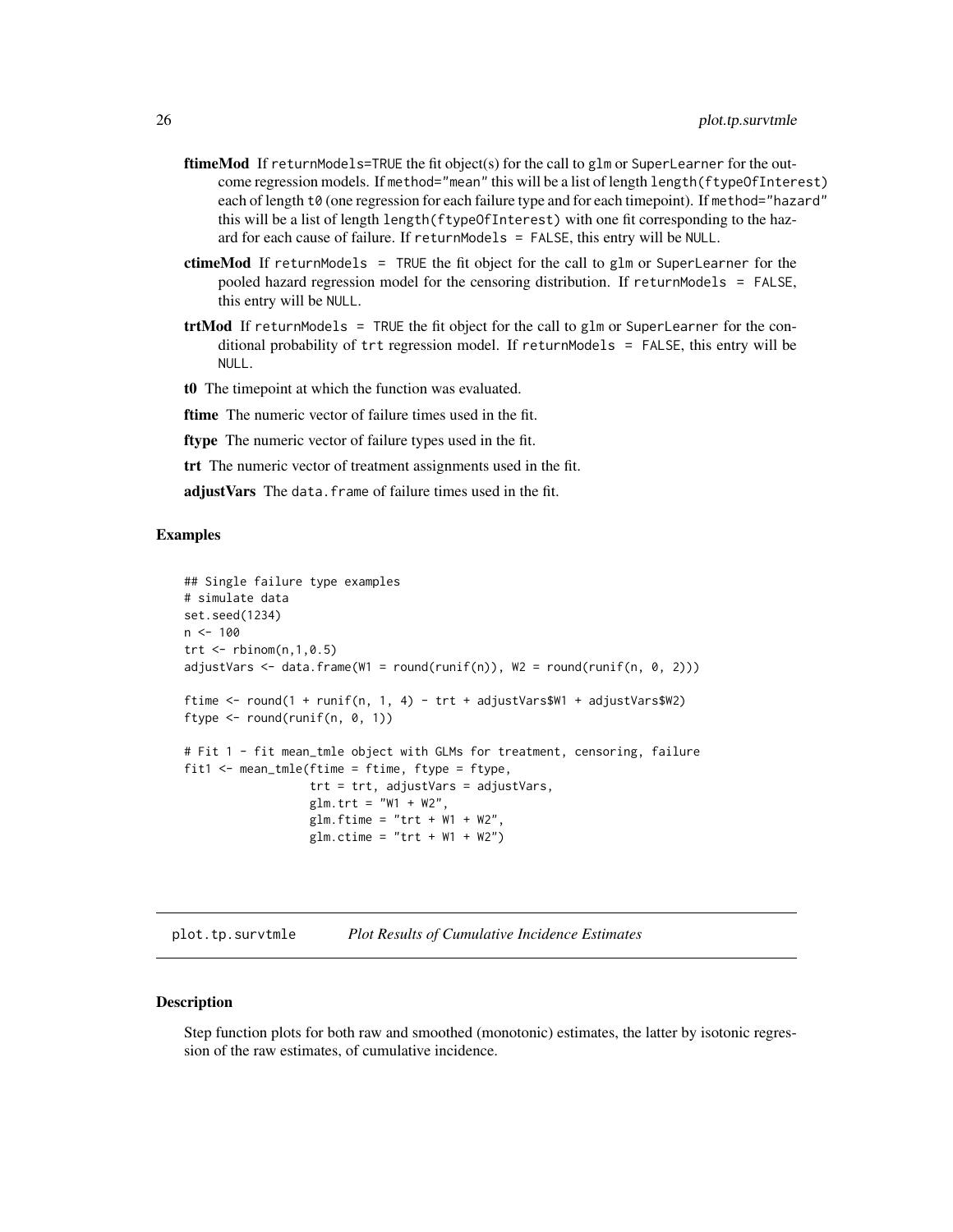#### plot.tp.survtmle 27

#### Usage

```
## S3 method for class 'tp.survtmle'
plot(x, ..., type = c("iso", "raw"),pal = ggsci::scale_color_lancet())
```
#### Arguments

| X       | object of class tp. survtmle as produced by a sequence of appropriate calls to<br>survtmle and timepoints                                                                                                                                                                                                                                     |
|---------|-----------------------------------------------------------------------------------------------------------------------------------------------------------------------------------------------------------------------------------------------------------------------------------------------------------------------------------------------|
| $\cdot$ | additional arguments passed plot as necessary                                                                                                                                                                                                                                                                                                 |
| type    | character describing whether to provide a plot of raw ("raw") or monotonic<br>("iso") estimates in the resultant step function plot, with the latter being com-<br>puted by a call to stats:: isoreg                                                                                                                                          |
| pal     | A ggplot2 palette object from the ggsci package. The default of scale_color_lancet<br>is generally appropriate for medical and epidemiologic applications, though<br>there are situations in which one might opt to change this. Note that this can<br>also be overridden in the resultant plot object using standard ggplot2 seman-<br>tics. |

#### Value

object of class ggplot containing a step function plot of the raw or smoothened point estimates of cumulative incidence across a series of timepoints of interest.

#### Examples

```
library(survtmle)
set.seed(341796)
n < -100t_0 < -10W \leq - data.frame(W1 = runif(n), W2 = rbinom(n, 1, 0.5))
A <- rbinom(n, 1, 0.5)
T <- rgeom(n, plogis(-4 + W$W1 * W$W2 - A)) + 1C \leq - \text{rgeom}(n, \text{ plogis}(-6 + \text{WSW1})) + 1ftime <- pmin(T, C)
ftype <- as.numeric(ftime == T)
suppressWarnings(
  fit \leq survtmle(ftime = ftime, ftype = ftype,
                   adjustVars = W, glm.ftime = "I(W1*W2) + trt + t",\text{tr} t = A, glm.ctime = "W1 + t", method = "hazard",
                   verbose = TRUE, t0 = t_0, maxIter = 2)
\mathcal{L}tpfit <- timepoints(fit, times = seq_len(t_0))
plot(tpfit)
```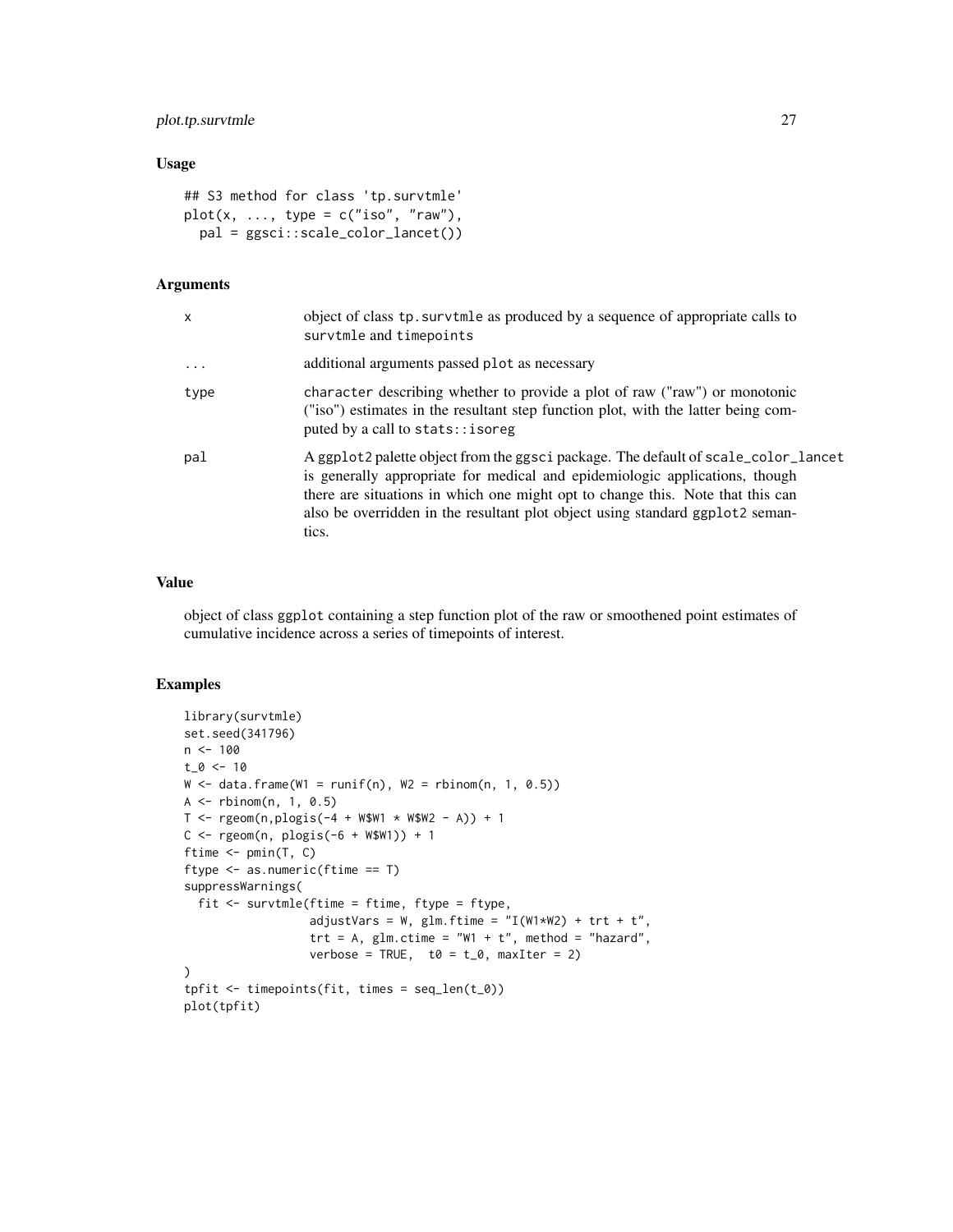<span id="page-27-0"></span>print.survtmle *print.survtmle*

#### Description

The print method for an object of class survtmle

#### Usage

```
## S3 method for class 'survtmle'
print(x, \ldots)
```
#### Arguments

| x                       | An object of class survtmle        |
|-------------------------|------------------------------------|
| $\cdot$ $\cdot$ $\cdot$ | Other options (not currently used) |

#### Value

Prints the estimates of cumulative incidence and the diagonal of the estimated covariance matrix.

print.tp.survtmle *print.tp.survtmle*

#### Description

The print method for a timepoints object of class tp.survtmle

#### Usage

```
## S3 method for class 'tp.survtmle'
print(x, \ldots)
```
#### Arguments

|          | An object of class tp. survtmle.    |
|----------|-------------------------------------|
| $\cdots$ | Other options (not currently used). |

#### Value

Prints the estimates of cumulative incidence and the diagonal of the estimated covariance matrix.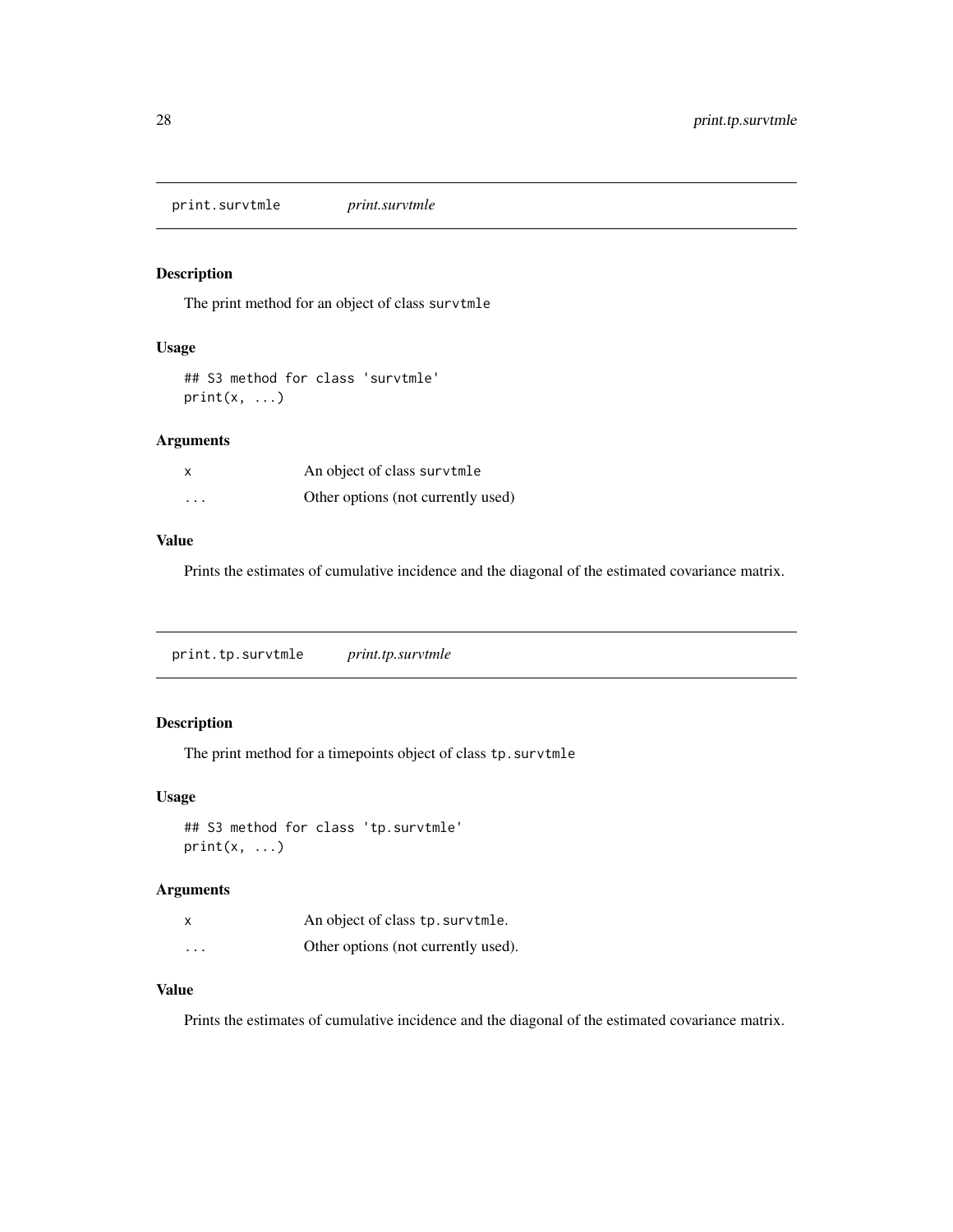#### Description

A dataset containing data that is similar in structure to the RTSS/AS01 malaria vaccine trial. Privacy agreements prevent the sharing of the real data, so please note THAT THIS IS NOT THE REAL RTSS,S DATA. The data set is a list of 10 simulated multiple outputation draws. The covariate data, ftime, and vaccine stay the same across the data sets; however, the ftype variable changes, simulating output data sets of multiply infected trial participants.

#### Usage

rtss

#### Format

A list with 10 entries, each a data.frame with 6,890 rows and 18 columns.

ftime number of months until first recorded malaria disease

**ftype** the genotype of sampled malaria parasite ( $0 =$  censored,  $1 =$  CSP matched,  $2 =$  CSP mismatched)

**vaccine** vaccine assignment  $(0 = \text{control vaccine}, 1 = \text{vaccine})$ 

ageWeeks participant's age in weeks at trial enrollment

weightForAgeZscore WHO weight-for-age Z-score

sex participant's sex  $(0 = male, 1 = female)$ 

site1-5 Indicator of study site

heightForAgeZscore WHO height-for-age Z-score

weightForHeightZscore WHO weight-for-height Z-score

armCircumZscore WHO arm circumference Z-score

hemog hemoglobin

distInpatient distance from nearest inpatient clinic

distOutpatient distance from nearest outpatient clinic

startMonthCat study site-specific indicator of rainy  $(=1)$  versus dry  $(=0)$  season ...

<span id="page-28-0"></span>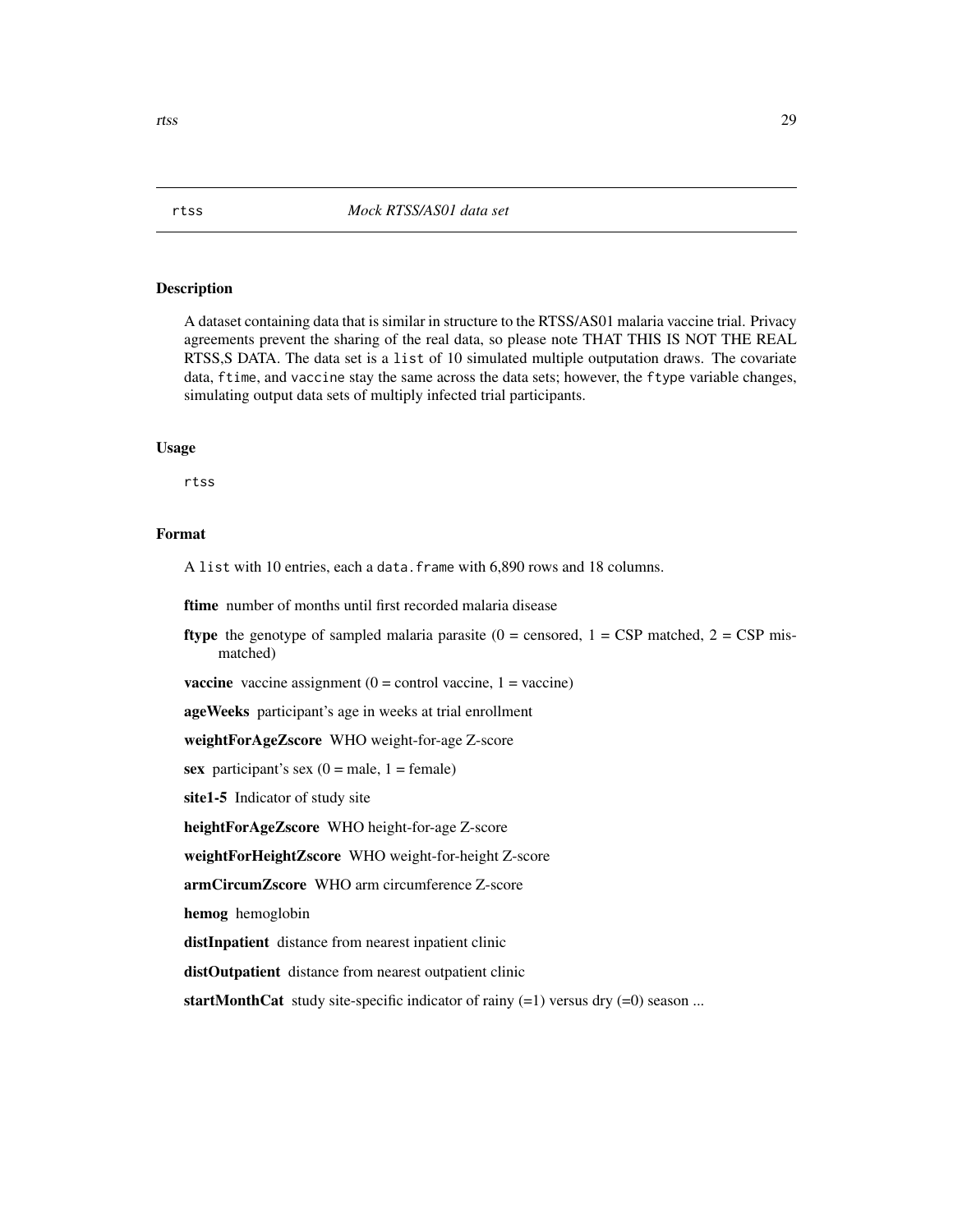<span id="page-29-0"></span>

#### Description

A dataset containing data that is similar in structure to the RV144 "Thai trial" of the ALVAC/AIDSVAX vaccine. Privacy agreements prevent the sharing of the real data, so please note THAT THIS IS NOT THE REAL RV144 DATA.

#### Usage

rv144

#### Format

A data frame with 15,955 rows and 10 columns:

ftime number of six month visit windows until first recorded incidence of HIV

**ftype** the genotype of HIV (0 = censored, 1 = amino acid site 169 matched, 2 = amino acid site 169 mismatched)

**vax** vaccine assignment  $(0 =$  placebo,  $1 =$  vaccine)

male male gender  $(0 = no, 1 = yes)$ 

**year04** trial enrollment year 2004 ( $0 = no$ ,  $1 = yes$ )

**year05** trial enrollment year 2005 ( $0 = no$ ,  $1 = yes$ )

**medRisk** medium category of risk behaviors  $(0 = no, 1 = yes)$ 

highRisk high category of risk behaviors  $(0 = no, 1 = yes)$ 

**medAge** medium category for age  $(0 = no, 1 = yes)$ 

highAge high category for age  $(0 = no, 1 = yes)$  ...

survtmle *Compute Targeted Minimum Loss-Based Estimators in Survival Analysis Settings*

#### Description

This function estimates the marginal cumulative incidence for failures of specified types using targeted minimum loss-based estimation.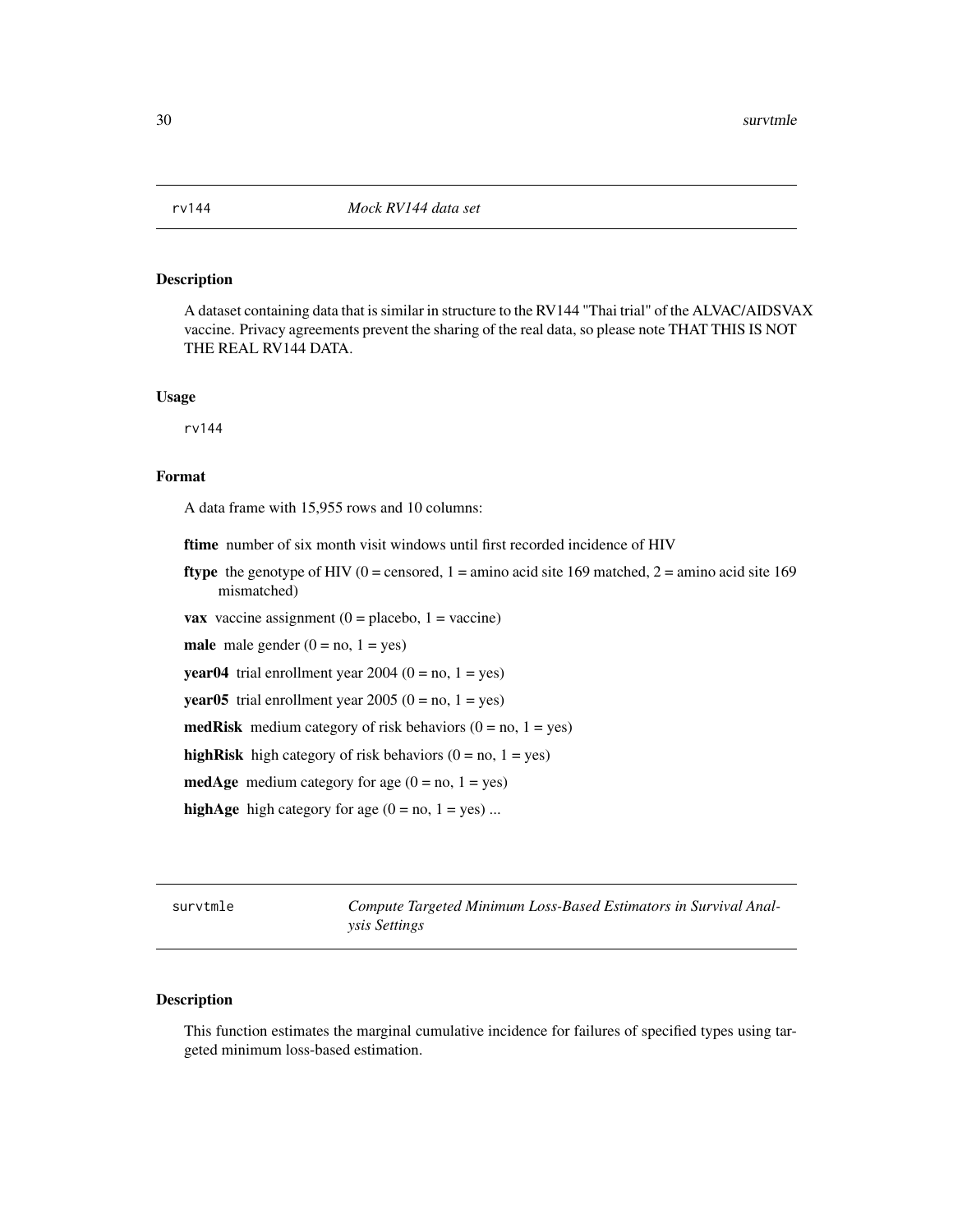#### survtmle 31

#### Usage

```
survtmle(ftime, ftype, trt, adjustVars, t0 = max(ftime[ftype > 0]),
  SL.ftime = NULL, SL.ctime = NULL, SL.trt = NULL,
 glm.ftime = NULL, glm.ctime = NULL, glm.trt = NULL,
 returnIC = TRUE, returnModels = TRUE,
  ftypeOfInterest = unique(ftype[ftype != 0]),
  trtOfInterest = unique(trt), method = "hazard", bounds = NULL,
  verbose = FALSE, tol = 1/(sqrt(length(ftime))), maxIter = 10,
 Gcomp = FALSE, getol = 0.001)
```

| ftime      | An integer-valued vector of failure times. Right-censored observations should<br>have corresponding ftype set to 0.                                                                                                                                                                                                                                                                                                                                                         |
|------------|-----------------------------------------------------------------------------------------------------------------------------------------------------------------------------------------------------------------------------------------------------------------------------------------------------------------------------------------------------------------------------------------------------------------------------------------------------------------------------|
| ftype      | An integer-valued vector indicating the type of failure. Observations with f type=0<br>are treated as a right-censored observation. Each unique value besides zero is<br>treated as a separate type of failure.                                                                                                                                                                                                                                                             |
| trt        | A numeric vector indicating observed treatment assignment. Each unique value<br>will be treated as a different type of treatment. Currently, only two unique values<br>are supported.                                                                                                                                                                                                                                                                                       |
| adjustVars | A data.frame of adjustment variables that will be used in estimating the condi-<br>tional treatment, censoring, and failure (hazard or conditional mean) probabili-<br>ties.                                                                                                                                                                                                                                                                                                |
| t0         | The time at which to return cumulative incidence estimates. By default this is<br>set to max (ftime[ftype $> 0$ ]).                                                                                                                                                                                                                                                                                                                                                         |
| SL.ftime   | A character vector or list specification to be passed to the SL. library option<br>in the call to SuperLearner for the outcome regression (either cause-specific<br>hazards or iterated mean). See ?SuperLearner for more information on how to<br>specify valid SuperLearner libraries. It is expected that the wrappers used in<br>the library will play nicely with the input variables, which will be called "trt",<br>names(adjustVars), and "t" (if method="hazard"). |
| SL.ctime   | A character vector or list specification to be passed to the SL. library argument<br>in the call to SuperLearner for the estimate of the conditional hazard for cen-<br>soring. It is expected that the wrappers used in the library will play nicely with<br>the input variables, which will be called "trt" and names (adjustVars).                                                                                                                                       |
| SL.trt     | A character vector or list specification to be passed to the SL. library argument<br>in the call to SuperLearner for the estimate of the conditional probability of<br>treatment. It is expected that the wrappers used in the library will play nicely<br>with the input variables, which will be names (adjustVars).                                                                                                                                                      |
| glm.ftime  | A character specification of the right-hand side of the equation passed to the<br>formula option of a call to glm for the outcome regression. Ignored if SL. ftime<br>is not equal to NULL. Use "trt" to specify the treatment in this formula (see ex-<br>amples). The formula can additionally include any variables found in names (adjustVars).                                                                                                                         |
| glm.ctime  | A character specification of the right-hand side of the equation passed to the<br>formula option of a call to glm for the estimate of the conditional hazard for                                                                                                                                                                                                                                                                                                            |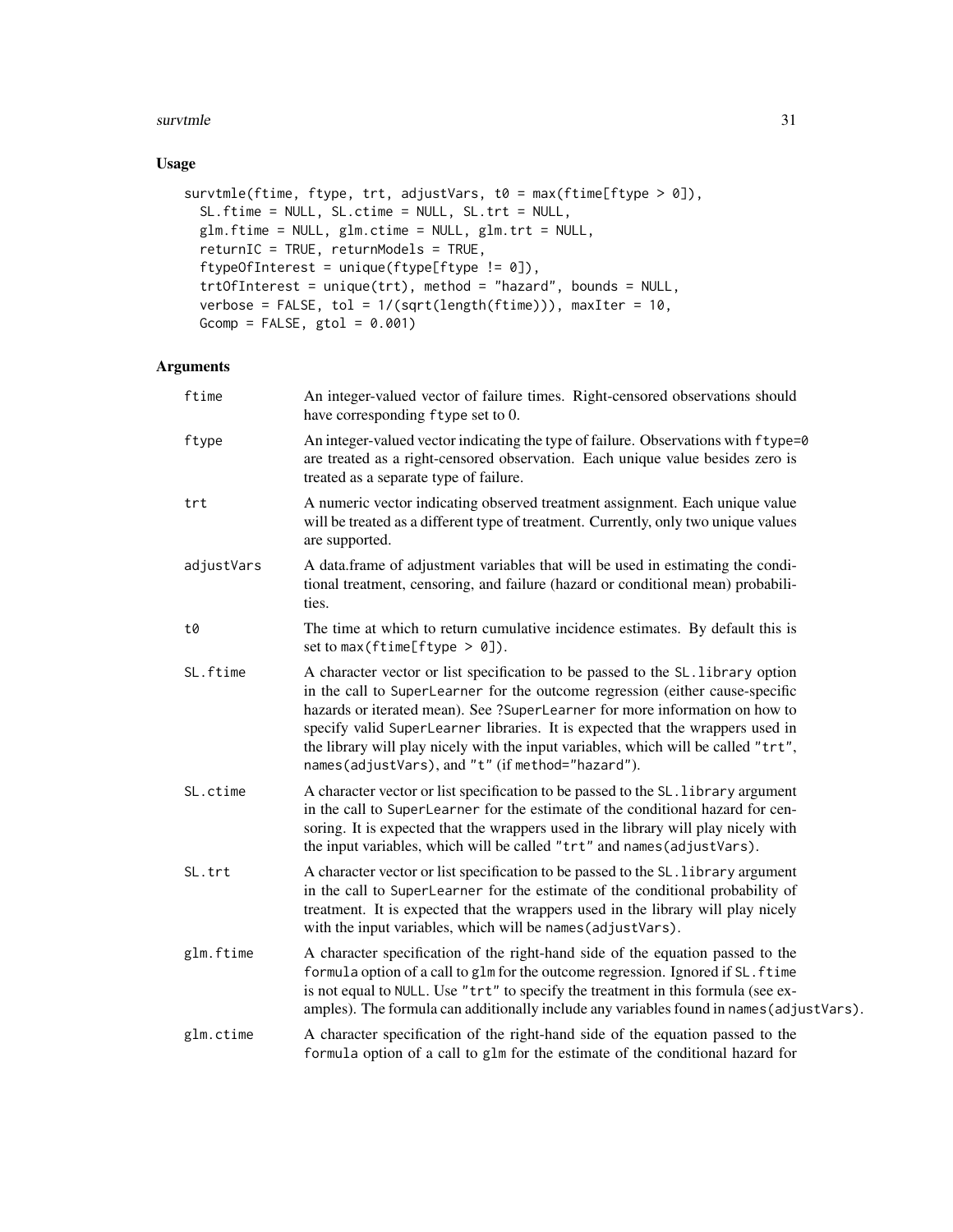|                 | censoring. Ignored if SL. ctime is not equal to NULL. Use "trt" to specify the<br>treatment in this formula (see examples). The formula can additionally include<br>any variables found in names (adjustVars).                                                                                                                                                                                                                                                                                                                                                                                                                                            |
|-----------------|-----------------------------------------------------------------------------------------------------------------------------------------------------------------------------------------------------------------------------------------------------------------------------------------------------------------------------------------------------------------------------------------------------------------------------------------------------------------------------------------------------------------------------------------------------------------------------------------------------------------------------------------------------------|
| glm.trt         | A character specification of the right-hand side of the equation passed to the<br>formula option of a call to glm for the estimate of the conditional probability of<br>treatment. Ignored if SL. trt is not equal to NULL. The formula can include any<br>variables found in names (adjustVars).                                                                                                                                                                                                                                                                                                                                                         |
| returnIC        | A boolean indicating whether to return vectors of influence curve estimates.<br>These are needed for some post-hoc comparisons, so it is recommended to leave<br>as TRUE (the default) unless the user is sure these estimates will not be needed<br>later.                                                                                                                                                                                                                                                                                                                                                                                               |
| returnModels    | A boolean indicating whether to return the SuperLearner or glm objects used<br>to estimate the nuisance parameters. Must be set to TRUE if the user plans to<br>use timepoints to obtain estimates of incidence at times other than t0. See<br>?timepoints for more information.                                                                                                                                                                                                                                                                                                                                                                          |
| ftype0fInterest |                                                                                                                                                                                                                                                                                                                                                                                                                                                                                                                                                                                                                                                           |
|                 | An input specifying what failure types to compute estimates of incidence for.<br>The default value computes estimates for values unique (ftype). Can alterna-<br>tively be set to a vector of values found in ftype.                                                                                                                                                                                                                                                                                                                                                                                                                                      |
| trt0fInterest   | An input specifying which levels of trt are of interest. The default value com-<br>putes estimates for values unique (trt). Can alternatively be set to a vector of<br>values found in trt.                                                                                                                                                                                                                                                                                                                                                                                                                                                               |
| method          | A character specification of how the targeted minimum loss-based estimators<br>should be computed, either "mean" or "hazard". The "mean" specification<br>uses a closed-form targeted minimum loss-based estimation based on the G-<br>computation formula of Bang and Robins (2005). The "hazard" specification<br>uses an iteratively algorithm based on cause-specific hazard functions. The lat-<br>ter specification has no guarantee of convergence in finite samples. The con-<br>vergence can be influenced by the stopping criteria specified in the tol. Future<br>versions may implement a closed form version of this hazard-based estimator. |
| bounds          | A data. frame of bounds on the conditional hazard function (if method = "hazard")<br>or on the iterated conditional means (if method $=$ "mean"). The data. frame<br>should have a column named "t" that includes values seq_len(t0). The other<br>columns should be names paste0( $"l", j$ ) and paste0( $"u", j$ ) for each unique<br>failure type label j, denoting lower and upper bounds, respectively. See exam-<br>ples.                                                                                                                                                                                                                           |
| verbose         | A boolean indicating whether the function should print messages to indicate<br>progress. If SuperLearner is called internally, this option will additionally be<br>passed to SuperLearner.                                                                                                                                                                                                                                                                                                                                                                                                                                                                |
| tol             | The stopping criteria when method="hazard". The TMLE algorithm performs<br>updates to the initial estimators until the empirical mean of the efficient influence<br>function is smaller than tol or until maxIter iterations have been completed.<br>The default (1/length(ftime)) is a sensible value. Larger values can be used<br>in situations where convergence of the algorithm is an issue; however, this may<br>result in large finite-sample bias.                                                                                                                                                                                               |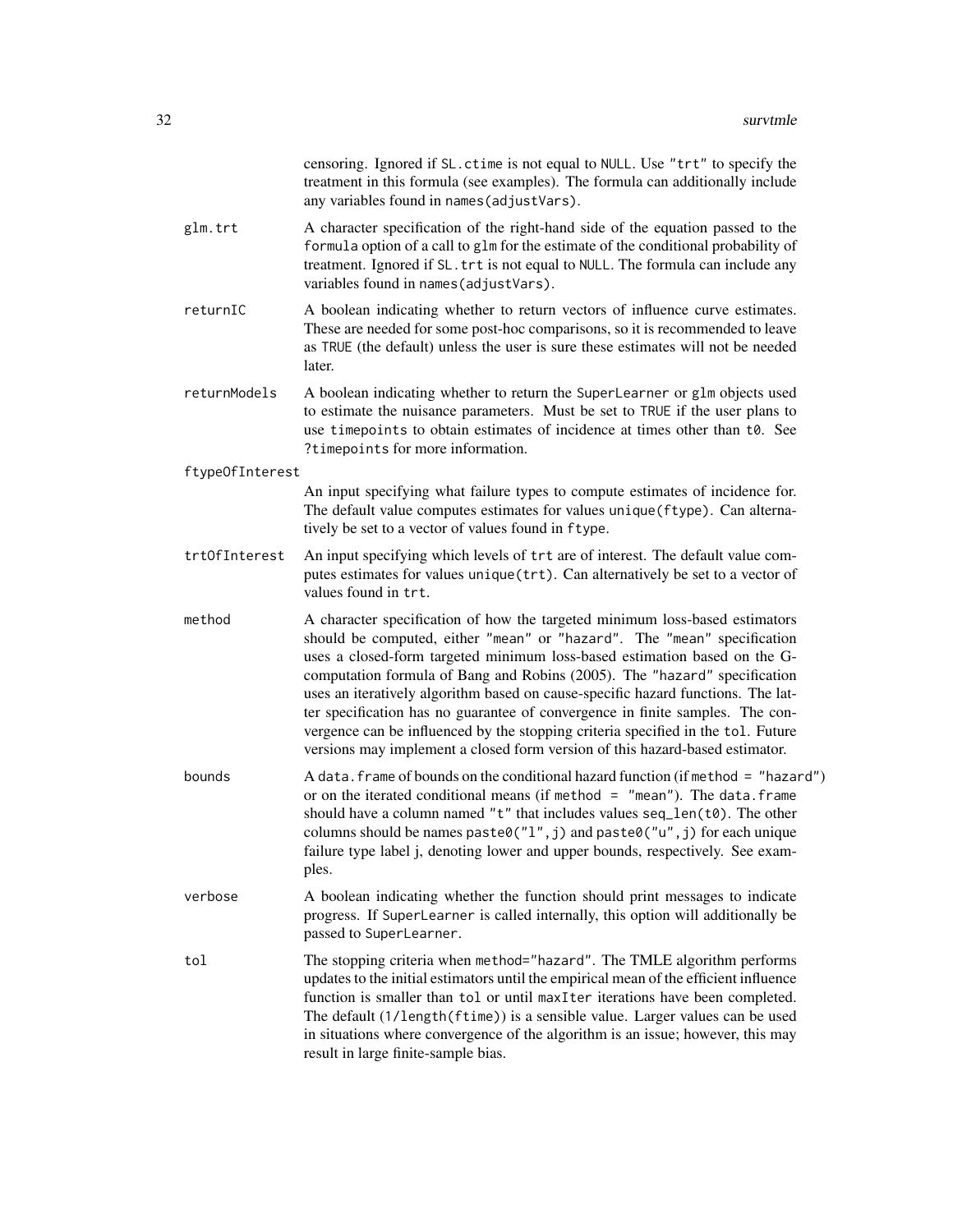#### survtmle 33

| maxIter | A maximum number of iterations for the algorithm when method $=$ "hazard".<br>The algorithm will iterate until either the empirical mean of the efficient influ-<br>ence function is smaller than tol or until maxIter iterations have been com-<br>pleted.                                                                              |
|---------|------------------------------------------------------------------------------------------------------------------------------------------------------------------------------------------------------------------------------------------------------------------------------------------------------------------------------------------|
| Gcomp   | A boolean indicating whether to compute the G-computation estimator (i.e., a<br>substitution estimator with no targeting step). Theory does not support inference<br>for the Gcomp estimator if Super Learner is used to estimate failure and censor-<br>ing distributions. The G-computation is only implemented for method $=$ "mean". |
| gtol    | The truncation level of predicted censoring survival. Setting to larger values can<br>help performance in data sets with practical positivity violations.                                                                                                                                                                                |

#### Value

An object of class survtmle.

- call The call to survtmle.
- est A numeric vector of point estimates one for each combination of ftypeOfInterest and trtOfInterest.
- var A covariance matrix for the point estimates.
- meanIC The empirical mean of the efficient influence function at the estimated, targeted nuisance parameters. Each value should be small or the user will be warned that excessive finite-sample bias may exist in the point estimates.
- ic The efficient influence function at the estimated, fluctuated nuisance parameters, evaluated on each of the observations. These are used to construct confidence intervals for post-hoc comparisons.
- ftimeMod If returnModels=TRUE the fit object(s) for the call to glm or SuperLearner for the outcome regression models. If method="mean" this will be a list of length length(ftypeOfInterest) each of length t0 (one regression for each failure type and for each timepoint). If method="hazard" this will be a list of length length(ftypeOfInterest) with one fit corresponding to the hazard for each cause of failure. If returnModels = FALSE, this entry will be NULL.
- ctimeMod If returnModels=TRUE the fit object for the call to glm or SuperLearner for the pooled hazard regression model for the censoring distribution. If returnModels=FALSE, this entry will be NULL.
- $trtMod$  If returnModels = TRUE the fit object for the call to glm or SuperLearner for the conditional probability of trt regression model. If returnModels = FALSE, this entry will be NULL.
- t0 The timepoint at which the function was evaluated.

ftime The numeric vector of failure times used in the fit.

ftype The numeric vector of failure types used in the fit.

trt The numeric vector of treatment assignments used in the fit.

adjustVars The data.frame of failure times used in the fit.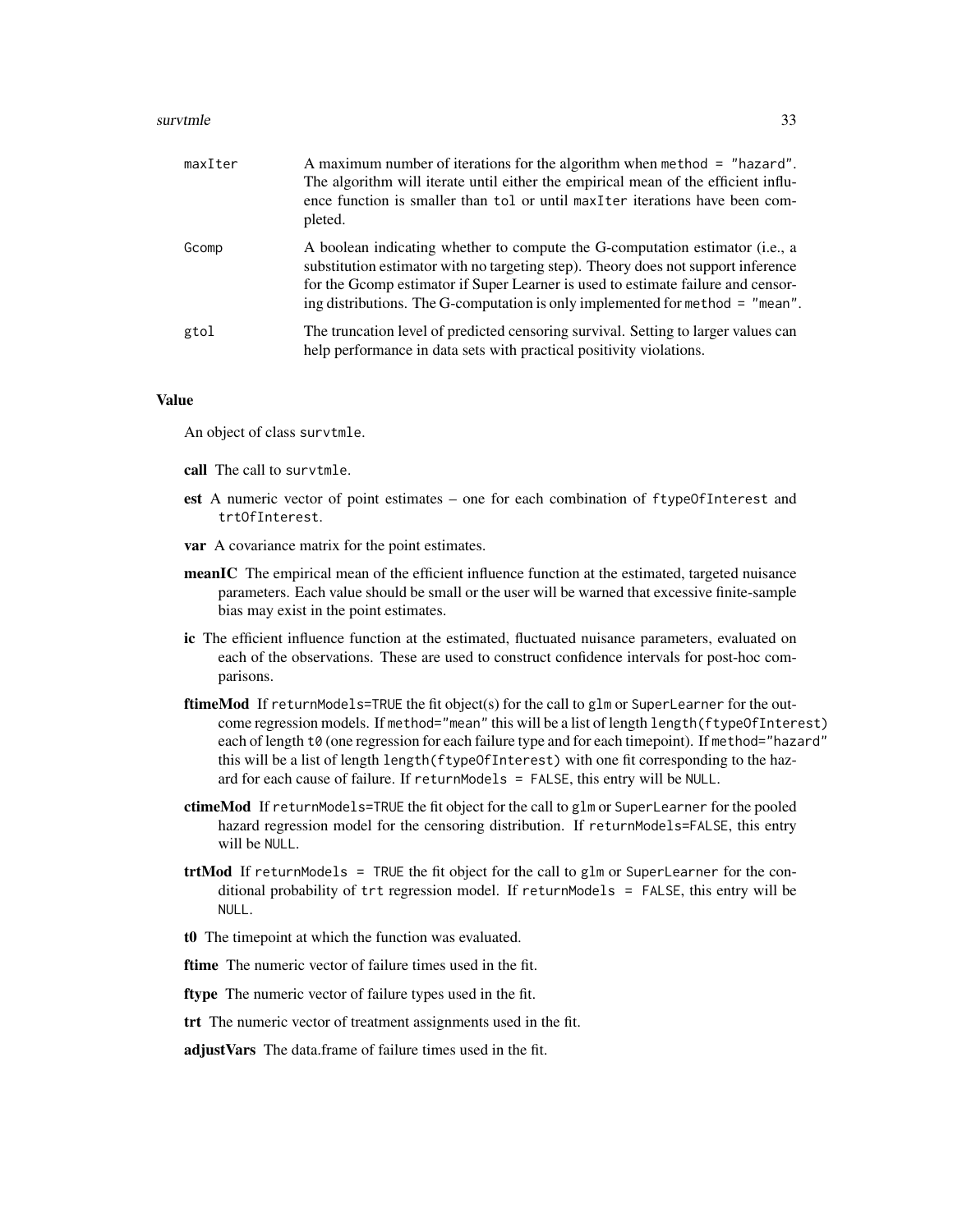#### Examples

```
# simulate data
set.seed(1234)
n < -200trt \leq- rbinom(n, 1, 0.5)adjustVars \leq data.frame(W1 = round(runif(n)), W2 = round(runif(n, 0, 2)))
ftime <- round(1 + runif(n, 1, 4) - trt + adjustVars$W1 + adjustVars$W2)
ftype \le round(runif(n, 0, 1))
# Fit 1
# fit a survtmle object with glm estimators for treatment, censoring, and
# failure using the "mean" method
fit1 <- survtmle(ftime = ftime, ftype = ftype,
                 trt = trt, adjustVars = adjustVars,
                 glm.trt = "W1 + W2",
                 glm.ftime = "trt + W1 + W2".glm.ctime = "trt + W1 + W2",method = "mean", t\theta = 6)
fit1
# Fit 2
# fit an survtmle object with SuperLearner estimators for failure and
# censoring and empirical estimators for treatment using the "mean" method
fit2 <- survtmle(ftime = ftime, ftype = ftype,
                 trt = trt, adjustVars = adjustVars,
                 SL.ftime = c("SL.mean"),
                 SL.ctime = c("SL.mean"),method = "mean", t0 = 6)
fit2
```
timepoints *Evaluate Results over Time Points of Interest*

#### **Description**

Wrapper function for survtmle that takes a fitted survtmle object and computes the TMLE estimated incidence for all times specified in the times argument. For this function to work, the original call to survtmle should have been executed with returnModels = TRUE. This allows the function to be more efficient than repeated calls to survtmle in that timepoints will use fitted censoring (and hazard if method="hazard" was used in the original call) estimates. It is therefore advisable that the vector times used in the call to timepoints not include times beyond the time specified in  $t\theta$  in the original call to survtmle. This can be ensured be making the original call to survtmle with  $t0 = max(ftime)$ .

#### Usage

```
timepoints(object, times, returnModels = FALSE)
```
<span id="page-33-0"></span>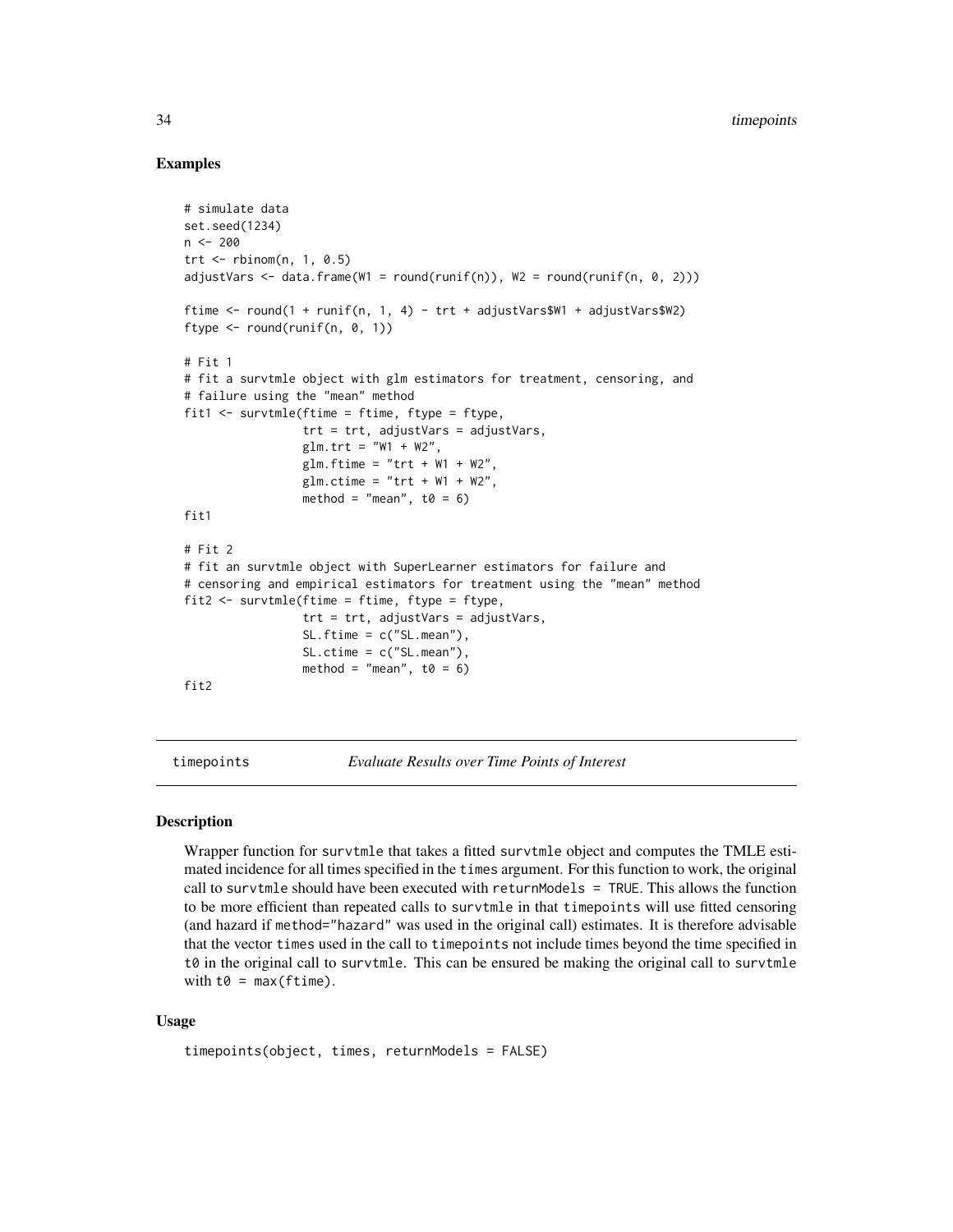#### <span id="page-34-0"></span>update Variables 35

#### **Arguments**

| object       | A fitted survtmle object with returnModels = $TRUE$                                                                                                                                                                            |
|--------------|--------------------------------------------------------------------------------------------------------------------------------------------------------------------------------------------------------------------------------|
| times        | The times to evaluate incidence.                                                                                                                                                                                               |
| returnModels | Should the function return fitted GLM or Super Learner models at each time-<br>point. If set to TRUE, memory issues could arise depending on the number of<br>time points specified and the size of the Super Learner library. |

#### Value

An object of class tp.survtmle with number of entries equal to length(times). Each entry is named "tX", where X denotes a single value of times.

#### Examples

```
# simulate data
set.seed(1234)
n < -100ftime <- round(runif(n, 1, 4))
ftype \le round(runif(n, 0, 2))
trt <- rbinom(n, 1, 0.5)
adjustVars \leq data.frame(W1 = rnorm(n), W2 = rnorm(n))
# fit an initial survtmle object with t0=max(ftime)
fm <- survtmle(ftime = ftime, ftype = ftype,
               trt = trt, adjustVars = adjustVars,
               glm.trt = "1", glm.ftime = "trt + W1 + W2",
               glm.ctime = "trt + W1 + W2", method="mean",returnModels = TRUE)
# call timepoints to get cumulative incidence estimates at each timepoint
allTimes \le timepoints(object = fm, times = 1:4, returnModels = FALSE)
# look at results for time 1
class(allTimes$t1)
allTimes$t1
# look at results for time 2
allTimes$t2
```
updateVariables *Update TMLEs for Hazard to Cumulative Incidence*

#### Description

A helper function that maps hazard estimates into estimates of cumulative incidence and updates the "clever covariates" used by the targeted minimum loss-based estimation fluctuation step.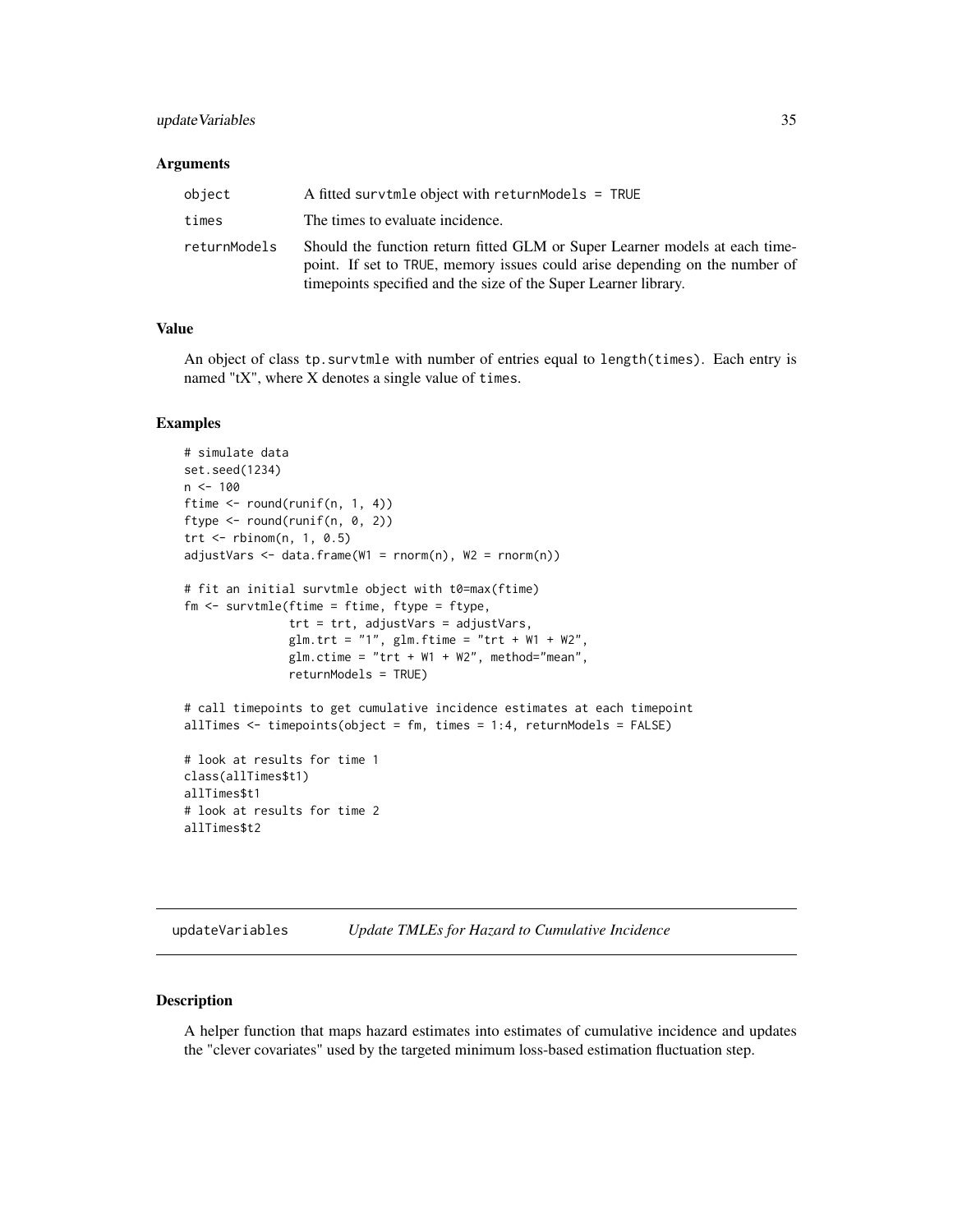#### Usage

```
updateVariables(dataList, allJ, ofInterestJ, nJ, uniqtrt, ntrt, t0,
 verbose, ...)
```
#### Arguments

| dataList    | A list of data. frame objects.                                                           |
|-------------|------------------------------------------------------------------------------------------|
| allJ        | Numeric vector indicating the labels of all causes of failure.                           |
| ofInterestJ | Numeric vector indicating ftypeOfInterest that was passed to hazard_tmle.                |
| nJ          | The number of unique failure types.                                                      |
| uniqtrt     | The values of trtOfInterest passed to mean_tmle.                                         |
| ntrt        | The number of trt values of interest.                                                    |
| t0          | The timepoint at which survtmle was called to evaluate.                                  |
| verbose     | A boolean indicating whether the function should print messages to indicate<br>progress. |
| $\cdots$    | Other arguments. Not currently used.                                                     |

#### Value

The function returns a list that is exactly the same as the input dataList, but with updated columns corresponding with estimated cumulative incidence at each time and estimated "clever covariates" at each time.